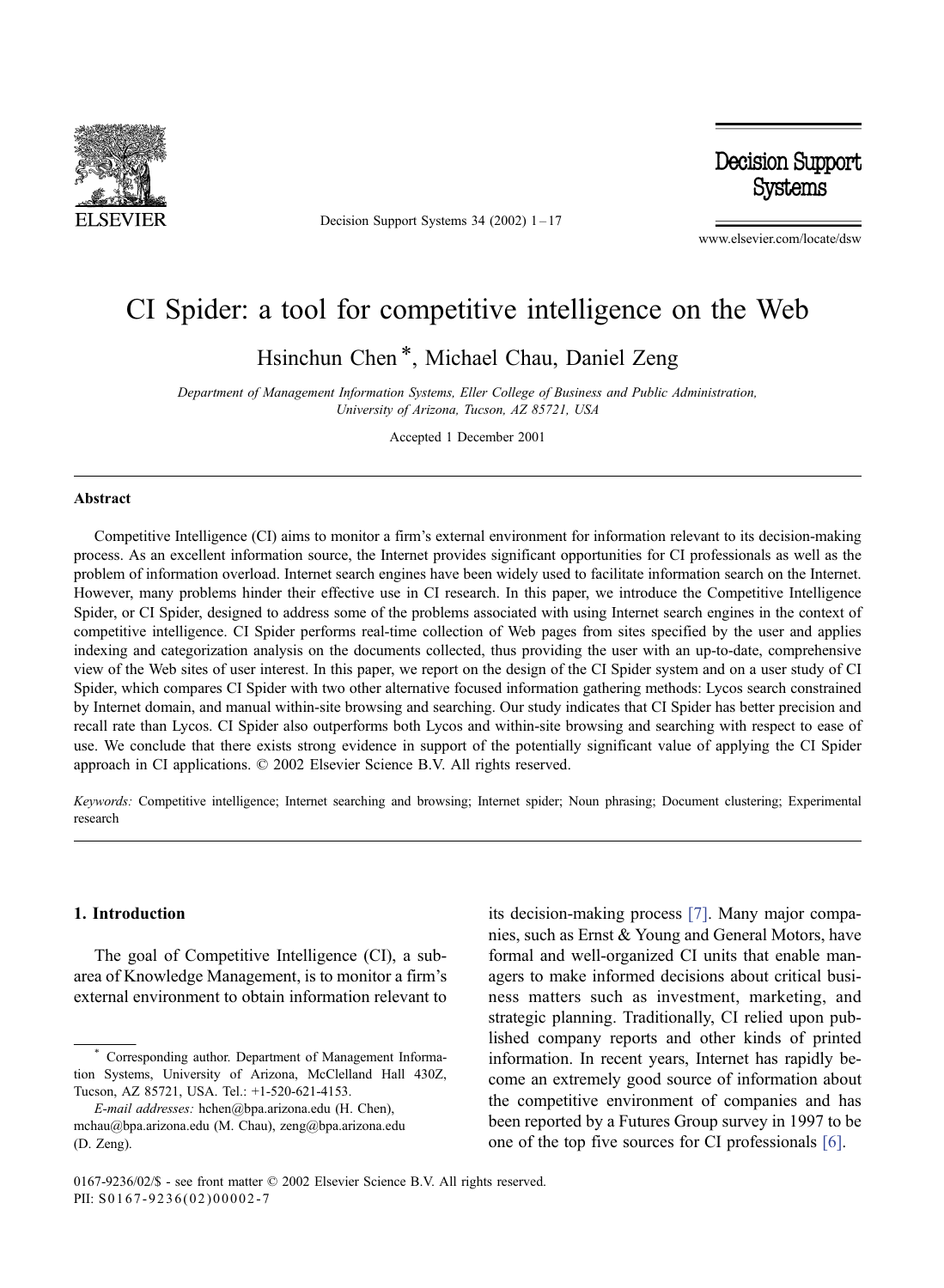Although the Internet represents significant CI opportunities, it has also brought about many technical, cognitive, and organizational challenges. Because the amount of information available on the Internet is overwhelming, CI professionals are constantly facing the problem of information overload. It is estimated that there are over 1 billion Web pages on the Internet as of February 2000 [\[8\].](#page-15-0) Much time and effort is required for CI professionals to search for the relevant information on the Internet and then analyze the information collected in the correct context.

Internet search engines have been useful in helping people search for information on the Internet. Nevertheless, the exponential growth of information sources on the Internet and the largely unregulated and dynamic nature of many Web sites are making it increasingly difficult to locate useful information using these search engines. It has been estimated that none of the search engines available indexes more than 16% of the total Web that could be indexed [\[12\].](#page-15-0) This has resulted in a low recall rate when the user is looking for obscure or unusual material. In addition, since Web page contents are extremely dynamic and may change daily or even every minute, conventional preindexed search engines suffer from the problem of providing many outdated and obsolete links.

In this paper, we present a novel approach implemented as Competitive Intelligence Spider (CI Spider) that can be used to alleviate some of the problems associated with the usual search engine approach. CI Spider accepts as input the URLs the user specifies, and follows the embedded Web links to search for user-specified keywords. After collecting on the fly a certain number (user-definable) of Web pages, CI Spider performs further text analysis to extract noun phrases from these pages. These noun phrases represent a list of key topics covered on the Web sites of interests. CI Spider also provides the functionality of visualizing the retrieved Web pages in a 2-D map where Web pages sharing similar topics are grouped together in regions. The main research hypothesis examined in this paper is that an integrated approach, such as CI Spider, can better facilitate CI professionals to analyze and summarize relevant Web sites than existing approaches using Internet search engines.

The rest of the paper is organized as follows. Section 2 briefly reviews the basic concept of Competitive Intelligence (CI) and discusses various technological supports available for CI professionals, including Internet search engine technology and related information management issues. In Section 3, we present the architectural design of the CI Spider system and give detailed technical information for the major components of CI Spider. Section 4 focuses on an evaluation methodology designed to evaluate our research hypothesis concerning the effectiveness and efficiency of an integrated approach for CI tasks. In Section 5, we report a user study performed to test our hypothesis and discuss the strength and weakness of the CI Spider system. Section 6 concludes the paper with a summary and a discussion about future research directions.

# 2. Literature review

#### 2.1. Competitive intelligence

The Society of Competitive Intelligence Professionals defines competitive intelligence as ''the process of ethically collecting, analyzing and disseminating accurate, relevant, specific, timely, foresighted and actionable intelligence regarding the implications of the business environment, competitors and the organization itself'' [\[22\].](#page-15-0) CI is different from espionage, which implies illegal means of information gathering; CI is restrained to the gathering of public information. Indeed, another definition of CI is ''the use of public sources to develop information about the competition, competitors, and market environment" [\[15\].](#page-15-0)

One of the main differences between CI and general business information, such as business growth rate and transaction figures, is that CI is of strategic importance on the organization. It is not only the collection of information from a variety of sources, but also the analysis and synthesis of such information, which could help the company decide the course of action to improve its position [\[23\].](#page-15-0)

A typical CI process consists of a series of business activities that involve identifying, gathering, developing, analyzing and disseminating information [\[7,10,25,](#page-15-0) 26]. The following list shows a typical sequence in which these activities take place.

(1) Identify competitors, markets, customers, suppliers, or other variables in the environment to be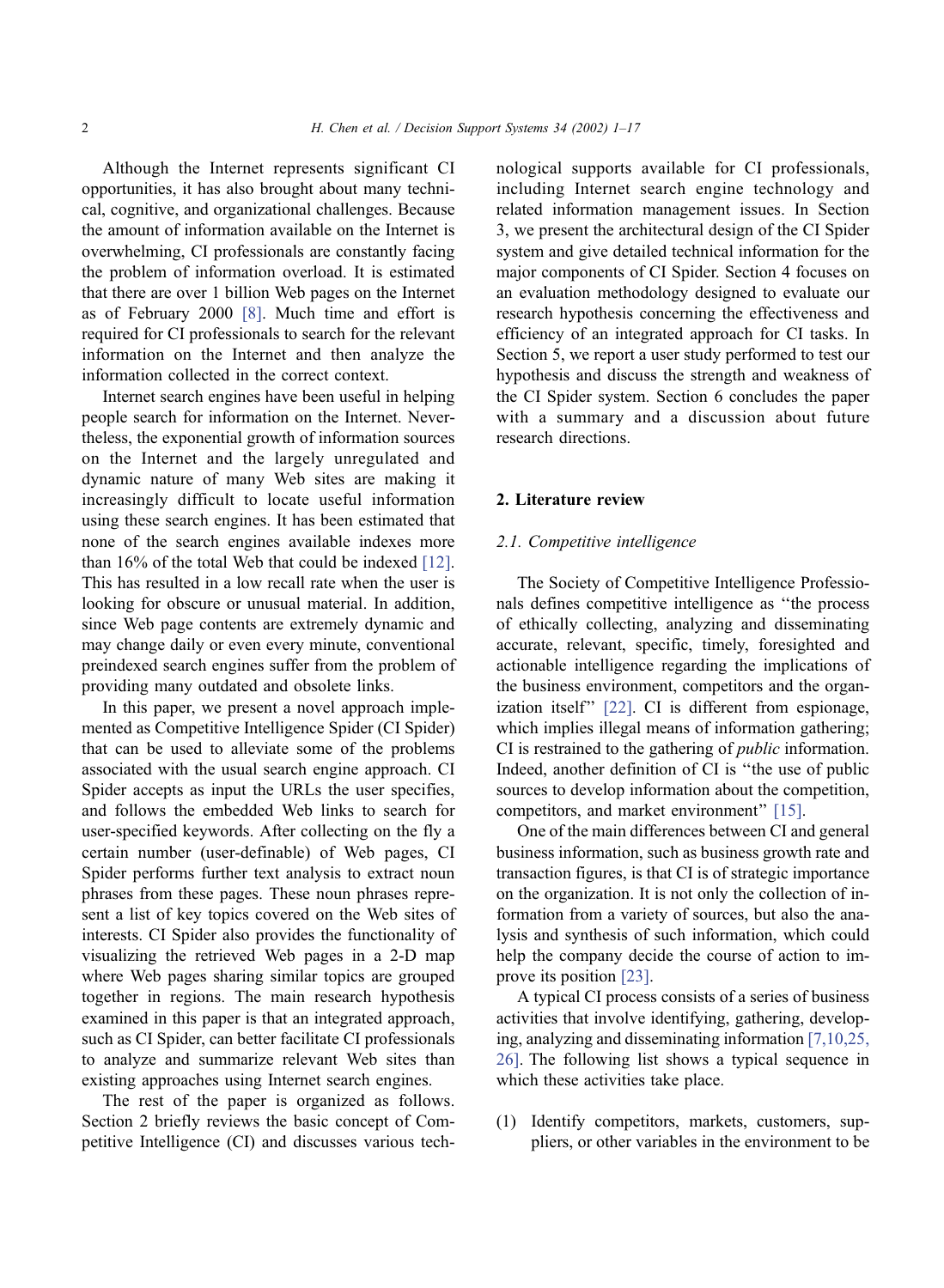monitored. Identify what information is to be collected.

- (2) Specifically identify possible sources of information and collect the information from these sources.
- (3) Evaluate the validity, reliability, and usefulness of the information collected.
- (4) Gather information collected from different sources and integrate them.
- (5) Interpret and analyze the information for strategic or tactical significance. Draw conclusions and recommend actions.
- (6) Disseminate and present analyzed findings to management.
- (7) Respond to ad hoc inquiries for decision support.

Information gathering and information analysis are the key areas of the CI process. Our proposed CI Spider tool supports CI professionals to perform activities (1) to (5) of the above CI process on the Internet.

## 2.2. Competitive intelligence and the Internet

Commercial online databases, such as Dialog ([http://www.dialog.com\)]( http:\\www.dialog.com ) and Lexis-Nexis ([http://]( http:\\www.lexisnexis.com ) www.lexisnexis.com), contain a large amount of well-organized information on a variety of subjects, storing information ranging from company annual reports to US patent laws, and from history journals to chemistry periodicals. Most of the documents are provided in plain text format. Traditionally, these commercial databases are among the major sources used by CI professionals.

Recent years have seen the tremendous growth of the Internet. Many commercial online databases are now accessible through the Internet. The Internet also enables organizations to monitor and search the Web sites of their competitors, alliances, and possible collaborators. Internet-based information sources are becoming increasingly important in the CI process. Corporate Web sites usually contain a variety of useful information, including company history, corporate overviews, business visions, product overviews, financial data, sales figures, annual reports, press releases, biographies of top executives, locations of offices, hiring ads, etc. [\[1,5,16\].](#page-15-0) These data are valuable in providing direct or indirect contextual information to

enable the CI professionals to analyze corporate strategies.

Another reason attracting CI professionals to use the Internet is that most of the contents available on the Internet are available free of charge. In fact, Internet is now one of the most important resources for CI information collection. According to a Future Groups survey taken in 1997, 82% of the respondents said that the Internet was a primary source of information, while only 70% agreed that commercial data-bases were their primary sources [\[6\].](#page-15-0)

## 2.3. Internet-based CI tools

# 2.3.1. Challenges of using Web-based sources for CI

A survey of over 300 CI professionals shows that data collection is the most time-consuming task in typical CI projects, accounting for more than 30% of the total time spent [\[19\].](#page-15-0) Managers tend to think that more information is better. In today's business environment, however, it is not necessarily true. CI professionals could be spending too much time and effort on data collection rather than data analysis. This information overload problem is particularly pertinent to the Internet-based CI. Compounding the problem further is that many Web pages are updated weekly, daily or even hourly. For CI professionals to manually access the Internet, read the information on every single Web page at a company Web site to locate the useful information, and to synthesize information is mentally exhausting and overwhelming. To address this information and cognitive overload problem, research has been conducted in developing techniques and tools to analyze, categorize, and visualize large collections of Web pages, among other text documents. In turn, a variety of tools have been developed to assist searching, gathering, monitoring and analyzing information on the Internet. A prominent example is Web search engines.

## 2.3.2. Web search engines

Many different search engines are available on the Internet. Each has its own characteristics and employs its preferred algorithm in indexing, ranking and visualizing Web documents. For example, AltaVista ([http://www.altavista.com\)]( http:\\www.altavista.com ) and Infoseek ([http://]( http:\\www.infoseek.com ) www.infoseek.com) allow users to submit queries and present the Web pages in a ranked order, while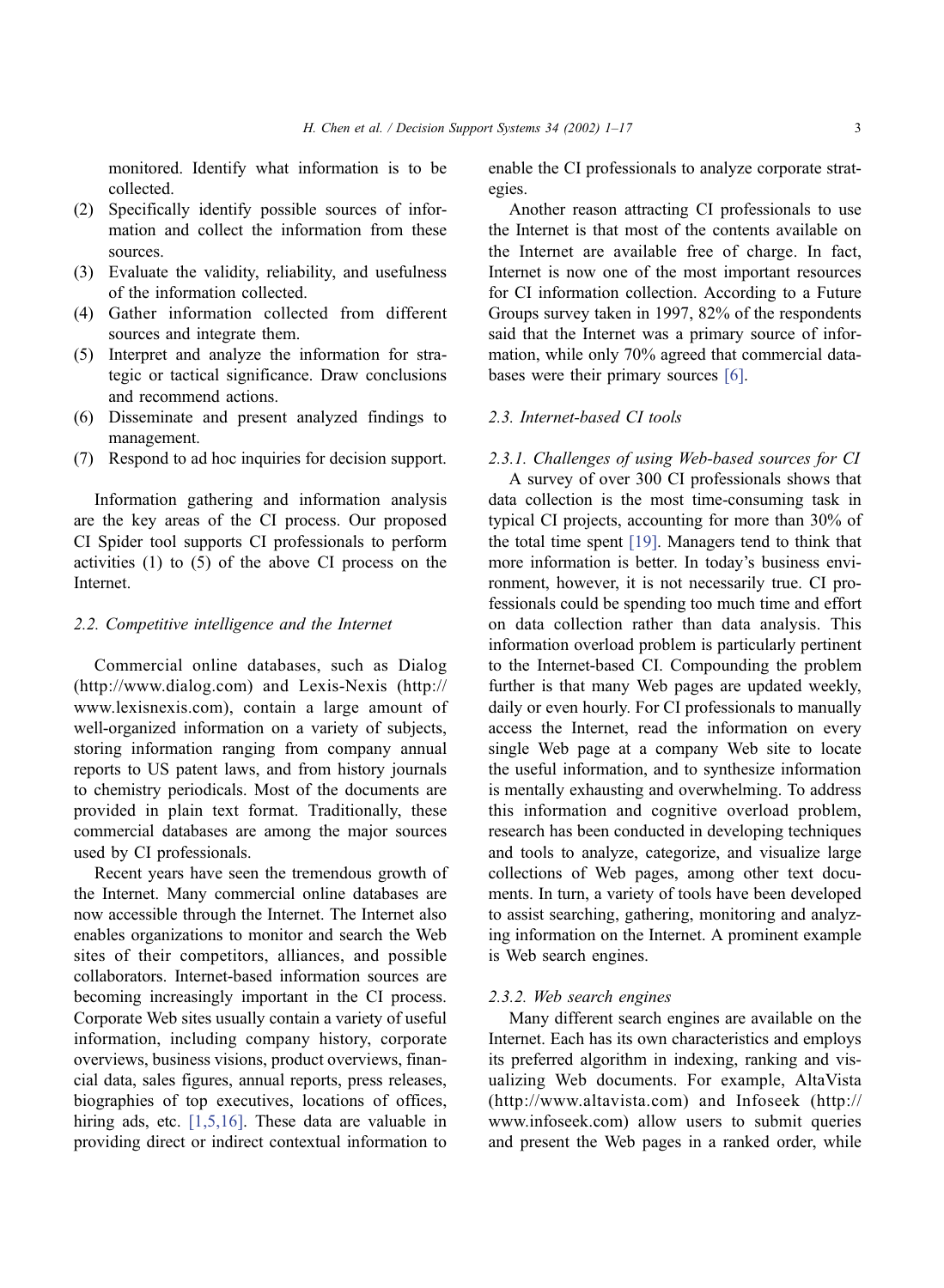Yahoo! ([http://www.yahoo.com\)]( http:\\www.yahoo.com ) groups Web sites into categories, creating a hierarchical directory of a subset of the Internet. There are also special-purpose domain-specific search engines, such as BuildingOnline ([http://www.buildlingonline.com\)]( http:\\www.buildlingonline.com ), which specializes in searching in the building industry domain on the Web, and LawCrawler ([http://www.lawcrawler.]( http:\\www.lawcrawler.com ) com), which searches for legal information on the Internet.

A Web search engine usually consists of the following components:

- 1. Spiders (a.k.a. crawlers): to collect Web pages from the Web using different graph search algorithms.
- 2. Indexer: to index Web pages and store the indices into database.
- 3. Retrieval and Ranking: to retrieve search results from the database and present ranked results to users.
- 4. User Interface: to allow users to query the database and customize their searches.

The problem with this approach is that given the size of the Web, it takes a long time to spider and index all the relevant Web pages, even for domainspecific search engines. Many Web pages may be spidered, but not indexed, resulting in outdated or incorrect information.

Another type of search engines is the metasearch engines, such as MetaCrawler ([http://www.]( http:\\www.metacrawler.com ) metacrawler.com) and Dogpile ([http://www.dogpile.]( http:\\www.dogpile.com ) com). These search engines do not keep their own indexes. When a search request is received, a metasearch engine connects to multiple popular search engines and integrates the results returned by these search engines. As each search engine covers different portion of the Internet, meta-search engines are useful when the user needs to get as much of the Internet as possible.

Given the growing popularity of peer-to-peer (P2P) technology, distributed search systems also have been proposed. Similar to meta-search engines, InfraSearch ([http://www.infrasearch.com\)]( http:\\www.infrasearch.com ), using Gnutella as the backbone, does not keep its own indexes. Each participating computer runs a piece of software to links itself to a few other computers. When a request is received from a user, the request is passed to neighbor computers to see if any computer can fulfill the request. Each computer can have its own strategy on how to respond to the request. As a result, timely and dynamic information can be returned to the user because the search is no longer dependent on indexes of typical search engines. However, one drawback of this approach is that each Web site has full control on how to respond to each search request. As a result, a company may, for example, be able to hide its information from particular competitors.

In addition to the above commercial Web search engines that can be accessed through an Internet browser, there is another type of search engines that reside on the user machine. Because the software is running on the client machine, more CPU time and memory can be allocated to the search process and more functionalities can be possible. In recent years, more powerful client-side spiders have been developed. For example, Blue Squirrel's WebSeeker ([http://]( http:\\www.bluesquirrel.com ) www.bluesquirrel.com) and Copernic 2000 ([http://]( http:\\www.copernic.com ) www.copernic.com) connect with different search engines, monitor Web pages for any changes, and schedule automatic search. Focused Crawler [\[2\]](#page-15-0) locates Web pages relevant to a predefined set of topics based on example pages provided by the user. In addition, it also analyzes the link structures among the Web pages collected.

## 2.3.3. Monitoring and filtering

Because of the fast changing nature of the Internet, different tools have been developed to monitor Web sites for changes and filter out unwanted information. Push Technology is one of the emerging technologies in this area. The user first needs to specify some areas of interest. Then the tool will automatically push related information to the user. Ewatch ([http://www.]( http:\\www.ewatch.com ) ewatch.com) is one such example. It monitors information not only from Web pages, but also from Internet Usenet groups, electronic mailing lists, discussion areas and bulletin boards to look for changes and alert the user.

Another popular technique used for monitoring and filtering employs a software agent, or intelligent agent [\[14\].](#page-15-0) Personalized agent can monitor Web sites and filter information according to particular user needs. Machine learning algorithms, such as an artificial neural network, are usually implemented as agents to learn the user' preferences.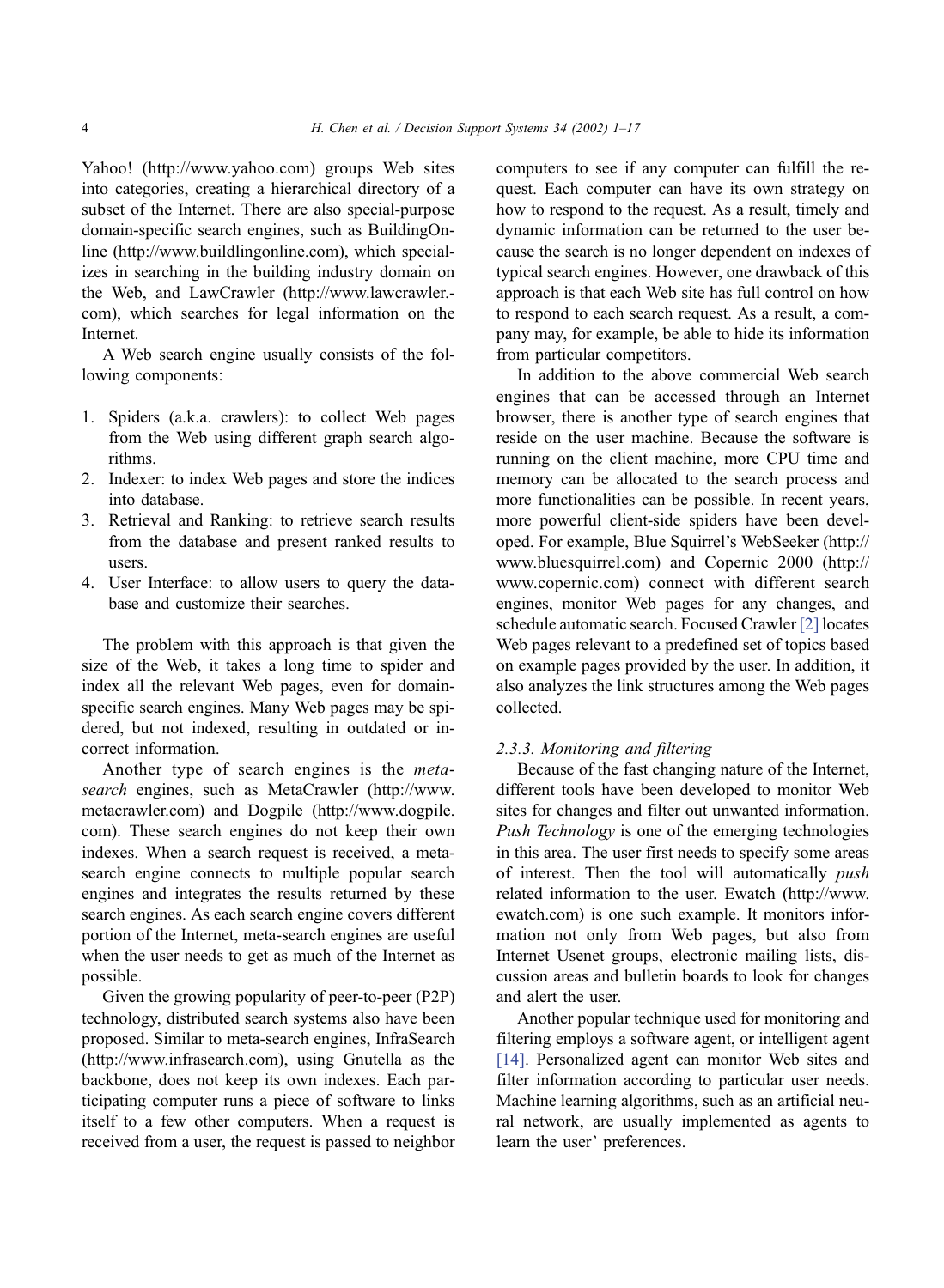#### 2.3.4. Text analysis and visualization

There have been many studies on textual information analysis from the information retrieval and natural language processing literature. In order to retrieve documents based on given concepts, the source documents have to be indexed. Since the mental effort and time requirements for manual indexing are prohibitively high, automatic indexing algorithms have been used to extract key concepts from textual data. It has been shown that automatic indexing can be as effective as human indexing [\[21\].](#page-15-0) Many proven techniques have been developed. One of such techniques, the Arizona Noun Phraser, performs indexing for phrases rather than just keywords [\[24\].](#page-15-0) Such techniques are useful in extracting meaningful phrases from text documents not only for document retrieval, but also for further followup analysis. Natural language processing has also been applied in analyzing user search queries. For example, instead of performing keyword-based searches, Ask-Jeeves ([http://www.ask.com\)]( http:\\www.ask.com ) accepts search query posted in the form of a question, such as ''Where can I find profiles of companies in Arizona?'' Such questions may be better answered by search engines with natural language processing techniques.

In Web document clustering, there are, in general, two ways to define the categories. In the first approach, the categories are predefined manually based on library science classification methods. NorthernLight ([http://www.northernlight.com\)]( http:\\www.northernlight.com ), a commercial search engine, is an example of this approach. Although the categorization algorithm is not disclosed, our experience with the system indicates that when a user submits a search query to NorthernLight, the results of the search are classified into optional predefined categories. In the second approach, documents are classified ''on the fly'' without predefined categories. Category labels will be defined based on the keywords that appear in the documents collected. This approach usually relies on some kind of machine learning algorithms. For example, the self-organizing map (SOM) approach classifies documents into different categories, which are automatically determined during the classification process, using neural network algorithms [\[11\].](#page-15-0)

After the Web documents are analyzed, the results have to be displayed to the user in an organized and meaningful way. A graphical representation can facilitate the elicitation of competitive intelligence knowledge to CI professionals and management [\[9\].](#page-15-0) Various visualization tools based on different metaphors have been developed. There are two main types of document visualization. The first type is the visualization of document attributes and aims to provide the user with more information about the documents. Most techniques in this category present the user with a list of available documents with a short summary for each document. The second type of visualization is based on interdocument similarities. These techniques aim at reducing the multidimensional document space to a 2- D or 3-D space by aggregating similar documents under the same topic. They provide users with a quick overview of the whole collection such that the users do not have to manually click into each link and read the document content. Grouper [\[29\]](#page-15-0) presents the categories as a list ranked by the coherence within each category. The SOM technique assigns documents into different regions of a 2-D map based on the similarity of the documents. Regions that are similar to each other are located close to each other [\[11,13,](#page-15-0) 20]. Applications using this technique are reported to make it more efficient and satisfying for users to browse the document collection.

#### 2.3.5. CI systems

In order to address the needs of CI professionals in strategic decision making, a lot of commercial CI systems have been developed. For example, Excalibur RetrievalWare and Internet Spider ([http://www.]( http:\\www.excalib.com ) excalib.com) collect, monitor and index information from text documents on the Web as well as graphic files. They, however, do not automatically categorize documents into different groups. Autonomy's products ([http://www.autonomy.com\)]( http:\\www.autonomy.com ) support a wide range of information collection and analysis tasks, which includes automatic searching and monitoring information sources in the Internet and corporate Intranets, and categorizing documents into categories predefined by users or domain experts. Verity's knowledge management products ([http://www.verity.com\)]( http:\\www.verity.com ), such as Agent Server, Information Server and Intelligent Classifier, also perform similar tasks in an integrated manner. CI Spider, the system developed in this research, searches for relevant Web pages based on keywords and other criteria specified by the user. The documents are indexed and clustered into different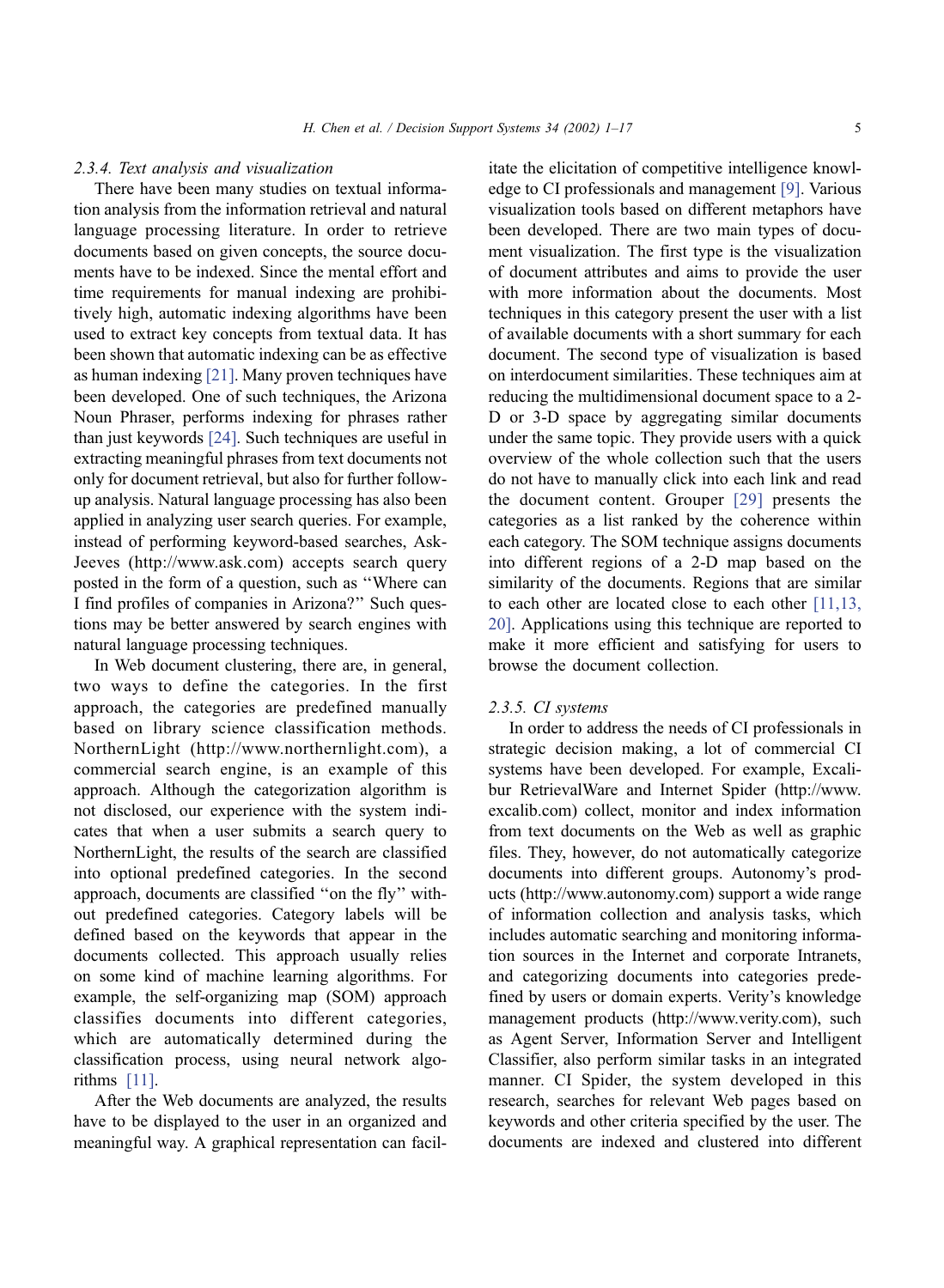groups, where categories do not need to be predefined.

# 2.4. System evaluation methodologies

Studies in the area of information retrieval and analysis have been numerous. Different evaluation methodologies have been used by different researches. The traditional evaluation method for searching tools relies on precision rate, recall rate, and the time required to search for particular information. While these methods are adequate for measuring retrieval effectiveness, they do not capture how well an experiment participant understands the content of all the documents retrieved.

Document categorization systems are evaluated differently. Besides precision and recall, a categorization system should also be evaluated on the basis of its usefulness as a browsing tool [\[4\].](#page-15-0) Other measures, such as size of clusters, term relevance and term association, have also been used  $[17,18]$ . To the best of our knowledge, no previous studies have attempted to evaluate a combination of Web document retrieval with document categorization in an effort to evaluate the impact of both technologies.

Another set of evaluations is possible through qualitative feedback. Qualitative data are mostly collected through recording users' ''think aloud'' protocols and thorough questionnaires. During typical experiments, subjects are encouraged to express their likes and dislikes about the system explicitly as well as to give reasons behind their navigation choices. They are also asked to complete questionnaires regarding the experiment. These comments are usually recorded by the experimenters and are later analyzed using protocol analysis. Qualitative data constitute an important aspect of our evaluation reported in Section 5.

# 3. CI Spider system architecture

## 3.1. Architectural design

In this section, we present a detailed technical description of a novel CI approach implemented as the CI Spider system. The architecture of CI Spider system is shown in Fig. 1. CI Spider has four main components, i.e., User Interface, Internet Spiders, Noun Phraser, and Self-Organizing Map (SOM).

Because CI professionals need timely and updated information, CI Spider uses a real-time search strategy, which is different from typical commercial search engines. Instead of keeping a database of index that may be a few weeks old, CI Spider collects and indexes Web pages only when requested by the user. Despite the fact that the current implementation of the proposed system does not handle dynamic content, this search strategy ensures that all static Web information returned to the user is up to the minute. In the



Fig. 1. CI Spider architecture.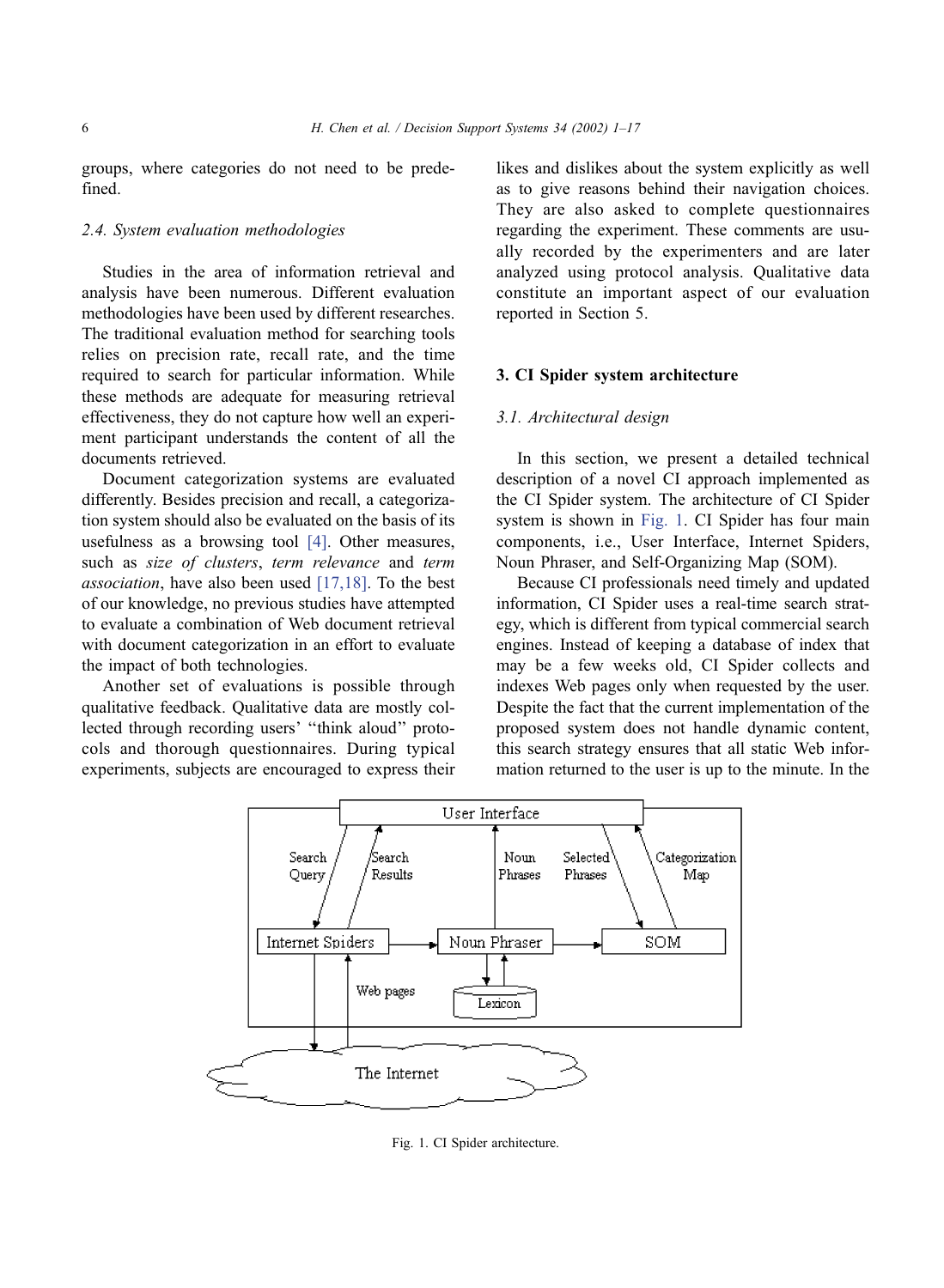following sections, we describe each of these components in details.

## 3.2. User Interface

The User Interface component of CI Spider allows the user to enter the starting URLs where he or she wants to begin a search, and the keywords being sought (Fig. 2). The user can also specify other search options, such as the number of pages to be searched, the number of Internet Spiders to be deployed, Boolean operators for search terms, and the search constraints (e.g., limiting the search to certain domains such as .edu). The search request is then sent to the Internet Spiders.

## 3.3. Internet Spiders

The Internet Spiders are simple Java spiders employing a Breadth-First Search algorithm that starts from the URLs specified by the user and follows all the possible links to search for the given keywords, until the number of Web pages collected reaches the user-specified target. The spiders run in multithread such that the fetching process will not be affected 2by slow server response time. Robots Exclusion Protocol is also implemented such that the spiders will not access sites where the Web master has placed a text file named robots.txt in the host or a special meta-tag in a Web page, indicating the unwillingness to serve Internet spiders for a particular subset of Web pages.

Whenever a page is collected during the search, the link to that page is displayed dynamically on one of the result screens [\(Fig. 3\).](#page-7-0) The left frame in [Fig. 3](#page-7-0) shows a hierarchical structure of the Web pages visited, which shows how the Web pages collected are linked to each other on the Web site. When the user clicks on a link on the left, the link and all the links contained in that page will be displayed in the right frame. The user can then click on any page displayed and read its full content without having to wait for the whole search to be completed. The user can also switch to the Good URL List to browse the pages that contain the search keyword [\(Fig. 4\).](#page-8-0) When the number of Web pages collected meets the target, the spiders stop and the results are sent to the Noun Phraser for further analysis.

| Spider - [Step 1: Search Criteria] - D:\users\Computer Monitor.spd |                      | $ \Box$ $\times$  |
|--------------------------------------------------------------------|----------------------|-------------------|
| File Edit Help                                                     |                      |                   |
| $\Box$                                                             |                      |                   |
| Search Options Stop Terms                                          |                      |                   |
| <b>Starting URLs</b>                                               |                      |                   |
| http://                                                            | Add URL              |                   |
| http://www.eye2eye.com                                             | Remove URL           |                   |
|                                                                    | Move Up              |                   |
|                                                                    | Move Down            |                   |
|                                                                    |                      |                   |
| Search Keywords                                                    |                      | Search Options-   |
|                                                                    | Add Keyword          | G Or<br>$C$ And   |
| computer monitor                                                   | Remove Keyword       |                   |
|                                                                    | Move Up              |                   |
|                                                                    | Move Down            |                   |
|                                                                    |                      |                   |
|                                                                    |                      |                   |
| New Search<br>Start<br>Stop                                        | $Next$ ><br>$<$ Back | Create Map        |
|                                                                    | Visited: 0           | Found: 0<br>NUN / |

Fig. 2. First screen of CI Spider where users can enter search query.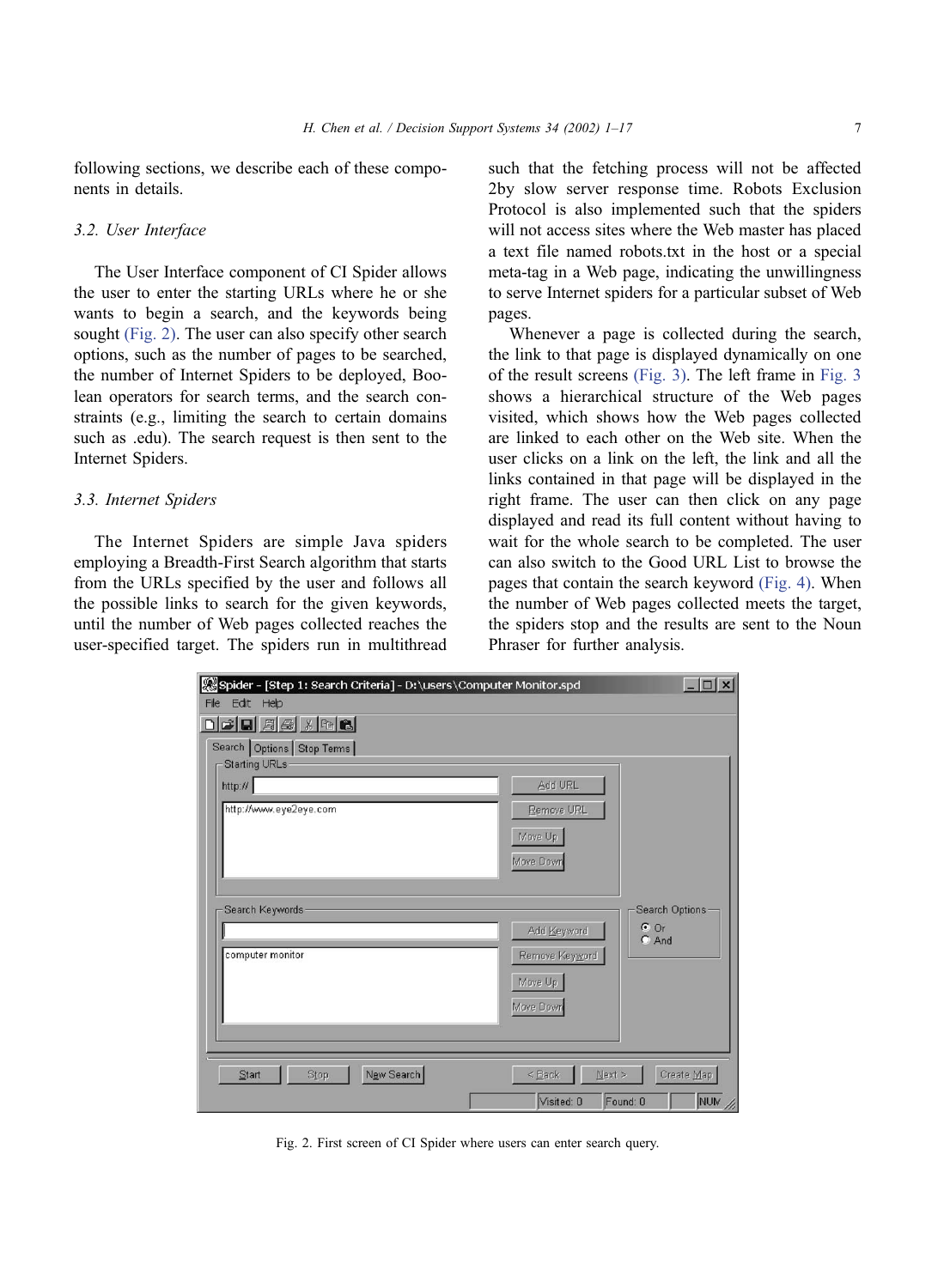<span id="page-7-0"></span>

| Spider - [Step 2: Search Results] - D:\users\Computer Monitor.spd                                                                                                                                                                                                                                                                                                                                                                                                                                                                                                                                                                                                            |                                                                                                                                                                                                                                                                                                                                                                                                                                                                                                                                                                                                                                                                                                      |                                                          | $  E $ x                                                                                                                                                                                                                                                                                                                                                                                                                                                                                                                                                                                                                                                                                                             |
|------------------------------------------------------------------------------------------------------------------------------------------------------------------------------------------------------------------------------------------------------------------------------------------------------------------------------------------------------------------------------------------------------------------------------------------------------------------------------------------------------------------------------------------------------------------------------------------------------------------------------------------------------------------------------|------------------------------------------------------------------------------------------------------------------------------------------------------------------------------------------------------------------------------------------------------------------------------------------------------------------------------------------------------------------------------------------------------------------------------------------------------------------------------------------------------------------------------------------------------------------------------------------------------------------------------------------------------------------------------------------------------|----------------------------------------------------------|----------------------------------------------------------------------------------------------------------------------------------------------------------------------------------------------------------------------------------------------------------------------------------------------------------------------------------------------------------------------------------------------------------------------------------------------------------------------------------------------------------------------------------------------------------------------------------------------------------------------------------------------------------------------------------------------------------------------|
| Edit Help<br>File                                                                                                                                                                                                                                                                                                                                                                                                                                                                                                                                                                                                                                                            |                                                                                                                                                                                                                                                                                                                                                                                                                                                                                                                                                                                                                                                                                                      |                                                          |                                                                                                                                                                                                                                                                                                                                                                                                                                                                                                                                                                                                                                                                                                                      |
| $D \times H = 1$                                                                                                                                                                                                                                                                                                                                                                                                                                                                                                                                                                                                                                                             |                                                                                                                                                                                                                                                                                                                                                                                                                                                                                                                                                                                                                                                                                                      |                                                          |                                                                                                                                                                                                                                                                                                                                                                                                                                                                                                                                                                                                                                                                                                                      |
| Explorer Good URLs Document View                                                                                                                                                                                                                                                                                                                                                                                                                                                                                                                                                                                                                                             |                                                                                                                                                                                                                                                                                                                                                                                                                                                                                                                                                                                                                                                                                                      |                                                          | Ø                                                                                                                                                                                                                                                                                                                                                                                                                                                                                                                                                                                                                                                                                                                    |
| http://www.eye2eye.com/<br>http://www.eye2eye.com/f.cvs.html<br>http://www.eye2eye.com/site.html<br>http://www.eye2eye.com/orderfa<br>http://www.eye2eye.com/orderfa<br>http://www.eye2eye.com/f.optim<br>http://www.eye2eye.com/orderfa<br>http://www.eye2eye.com/f.readir                                                                                                                                                                                                                                                                                                                                                                                                  | Location<br>http://www.eye2eye.com/site.html<br>http://www.eye2eye.com/orderfax.can.html<br>http://www.eye2eye.com/orderfax.usa.html<br>http://www.eye2eye.com/f.optimizer.html<br>http://www.eye2eye.com/orderfax.oversea<br>http://www.eye2eye.com/f.reading.html<br>http://www.eye2eye.com/order.overseas                                                                                                                                                                                                                                                                                                                                                                                         | Keywords                                                 | Title<br>Eye2Eye - Site Map<br>Eye2Eye - Solutions In Sight - How to Order<br>How to Order Solutions In Sight by Eye2Eye<br>Eye2Eye - Solutions In Sight - The Color Opt<br>How to Order Solutions In Sight by Eye2Eye<br>Eye2Eye - Reading List re: healthy vision, C\<br>How to Order Solutions In Sight by Eye2Eye                                                                                                                                                                                                                                                                                                                                                                                                |
| http://www.eye2eye.com/order.o<br>http://www.eye2eye.com/order.h<br>http://www.eye2eye.com/f.manu<br>http://www.eye2eye.com/f.corpo<br>http://www.eye2eye.com/order.u<br>http://www.eye2eye.com/order.c<br>http://www.eye2eye.com/f.colour<br>http://www.eye2eye.com/f.safety<br>http://www.eye2eye.com/f.dryey<br>http://www.eye2eye.com/order.c<br>http://www.eye2eye.com/f.comfc<br>http://www.eye2eye.com/f.vision<br>http://www.eye2eye.com/f.press<br>http://www.eye2eye.com/f.lens.h<br>http://www.eye2eye.com/f.scree<br>http://www.eye2eye.com/orderfa<br>http://www.eye2eye.com/f.conta<br>http://www.eye2eye.com/f.vdt.html<br>http://www.eye2eye.com/f.faqs.html | http://www.eye2eye.com/order.html<br>http://www.eye2eye.com/f.manual.html<br>http://www.eye2eye.com/f.corporateIT.html<br>http://www.eye2eye.com/order.usa.html<br>http://www.eye2eye.com/order.can.html<br>http://www.eye2eye.com/f.colour.html<br>http://www.eye2eye.com/f.safety.html<br>http://www.eye2eye.com/f.dryeye.html<br>http://www.eye2eye.com/order.can.ont.html<br>http://www.eye2eye.com/f.comfortdrops.h computer monitor<br>http://www.eye2eye.com/f.visionbreak.html<br>http://www.eye2eye.com/f.press.html<br>http://www.eye2eye.com/f.lens.html<br>http://www.eye2eye.com/f.screenclean.html<br>http://www.eye2eye.com/orderfax.can.ont<br>http://www.eye2eye.com/f.contact.html | computer monitor<br>computer monitor<br>computer monitor | Eye2Eye - Solutions In Sight - How to Order<br>Eye2Eye - Solutions In Sight - Reference Ma<br>Computer Health - Ergonomics - Corporate IT<br>How to Order Solutions In Sight by Eye2Eye<br>Eve2Eye - Solutions In Sight - How to Order<br>Eye2Eye - Color and VDT eye strain<br>Ontario Occupational Health and Safety<br>Eye2Eye - Dry Eye<br>Eye2Eye - Solutions In Sight - How to Order<br>Eye2Eye - Solutions In Sight - Comfort Drops<br>Eve2Eye - Solutions In Sight - Vision Break<br>Eye2Eye - Solutions In Sight - Press Releas<br>Eye2Eye - Computer glasses coatings and ti<br>Eye2Eye - Solutions in Sight - ScreenClean<br>Eye2Eye - Solutions In Sight - How to Order<br>Eye2Eye - Contact Information |
| http://www.eye2eye.com/presen<br>http://www.eye2eye.com/ColorO<br>$250 + $                                                                                                                                                                                                                                                                                                                                                                                                                                                                                                                                                                                                   |                                                                                                                                                                                                                                                                                                                                                                                                                                                                                                                                                                                                                                                                                                      |                                                          |                                                                                                                                                                                                                                                                                                                                                                                                                                                                                                                                                                                                                                                                                                                      |
| Stop<br>New Search<br>Start                                                                                                                                                                                                                                                                                                                                                                                                                                                                                                                                                                                                                                                  |                                                                                                                                                                                                                                                                                                                                                                                                                                                                                                                                                                                                                                                                                                      |                                                          | Create Map<br>< Back<br>Next<br>NUN /<br>Found: 15<br>Visited: 94                                                                                                                                                                                                                                                                                                                                                                                                                                                                                                                                                                                                                                                    |

Fig. 3. Hierarchical display of Web pages collected.

### 3.4. Analysis and visualization

The indexing tool integrated in CI Spider is called the Arizona Noun Phraser (AZNP). Developed at the University of Arizona, AZNP extracts and indexes all the noun phrases from each document collected by the Internet Spiders based on part-of-speech tagging and linguistic rules [\[24\].](#page-15-0) AZNP has three components. The tokenizer takes Web pages as text input and creates output that conforms to the UPenn Treebank word tokenization rules by separating all punctuation and symbols from text without interfering with textual content. The *tagger* module assigns part-of-speech to every word in the document. The last module, called the phrase generation module, converts the words and associated part-of-speech tags into noun phrases by matching tag patterns to noun phrase pattern given by linguistic rules. For example, the phrase new business transformation will be considered a valid noun phrase because it matches the rule that an adjective – noun– noun pattern forms a noun phrase. The frequency of every phrase is recorded and sent to the User Interface. The user can view the document frequency of each phrase and link to the documents containing that phrase [\(Fig. 5\).](#page-9-0) After all documents are indexed, the data are aggregated and sent to the Self-Organizing Map (SOM) for automatic categorization.

CI Spider uses an approach based on the Kohonen SOM to give users an overview of the set of documents collected [\[11\].](#page-15-0) The Kohonen SOM employs an artificial neural network algorithm to automatically cluster the Web pages collected into different regions on a 2-D map [\(Fig. 6\).](#page-10-0) In SOM, each document is represented as an input vector of keywords and a 2-D grid of output nodes are created. The distance between the input and each output node is then computed and the node with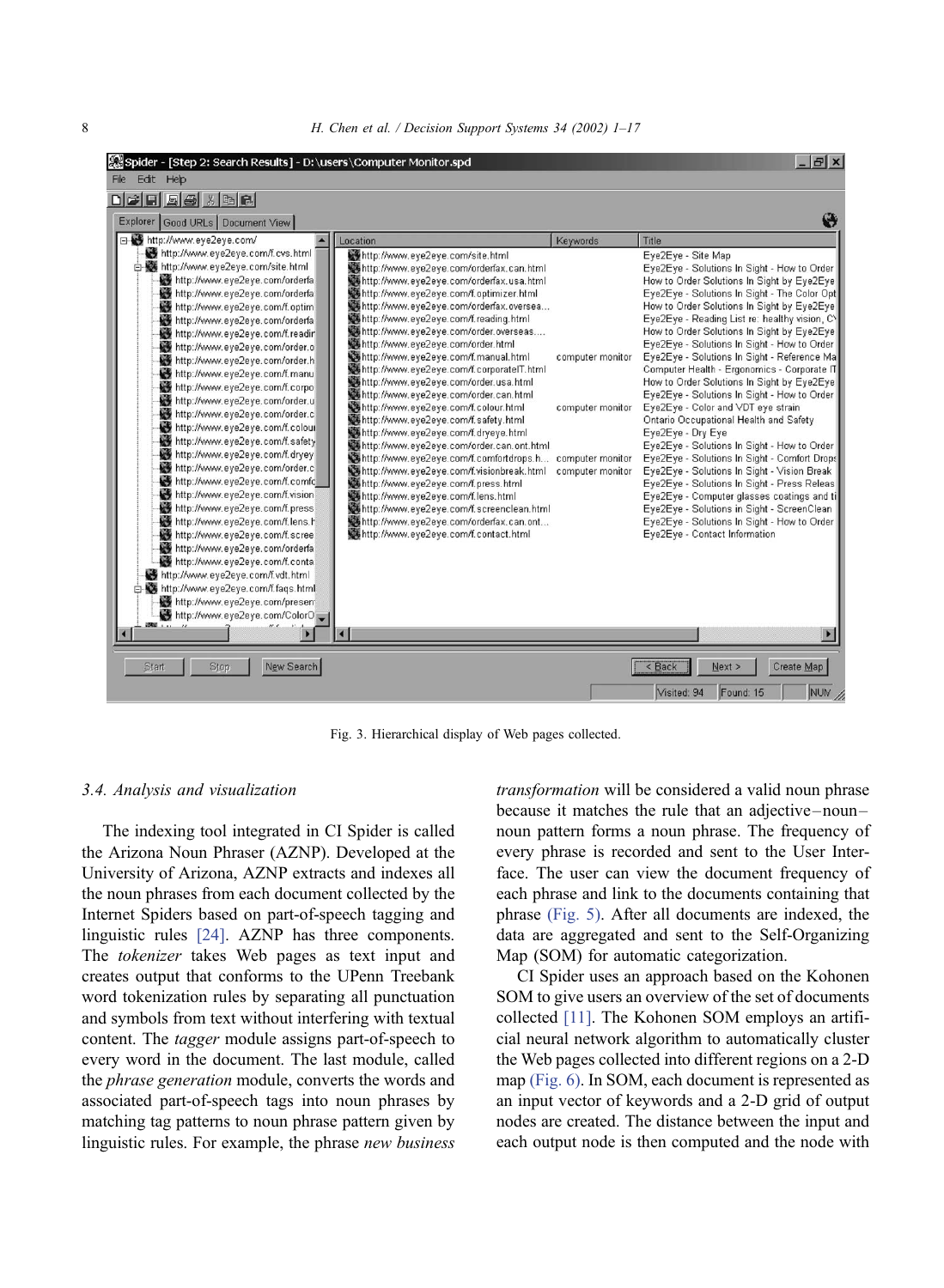H. Chen et al. / Decision Support Systems 34 (2002) 1–17 9

<span id="page-8-0"></span>

| Spider - [Step 2: Search Results] - D: \users \Computer Monitor.spd |                                                                                                                                                                                                                                                                                                                                                                                                                                                                                                                                                                                                                                                             |                                                                                                                                                                                                                                                                                      |                                                                                                                                                                                                                                                                                                                                                                                                                                                                                                                                                                                                                                                                                                                                  |  |
|---------------------------------------------------------------------|-------------------------------------------------------------------------------------------------------------------------------------------------------------------------------------------------------------------------------------------------------------------------------------------------------------------------------------------------------------------------------------------------------------------------------------------------------------------------------------------------------------------------------------------------------------------------------------------------------------------------------------------------------------|--------------------------------------------------------------------------------------------------------------------------------------------------------------------------------------------------------------------------------------------------------------------------------------|----------------------------------------------------------------------------------------------------------------------------------------------------------------------------------------------------------------------------------------------------------------------------------------------------------------------------------------------------------------------------------------------------------------------------------------------------------------------------------------------------------------------------------------------------------------------------------------------------------------------------------------------------------------------------------------------------------------------------------|--|
|                                                                     | File Edit Help                                                                                                                                                                                                                                                                                                                                                                                                                                                                                                                                                                                                                                              |                                                                                                                                                                                                                                                                                      |                                                                                                                                                                                                                                                                                                                                                                                                                                                                                                                                                                                                                                                                                                                                  |  |
|                                                                     | $D[2]$ . $E[3]$ . $E[3]$                                                                                                                                                                                                                                                                                                                                                                                                                                                                                                                                                                                                                                    |                                                                                                                                                                                                                                                                                      |                                                                                                                                                                                                                                                                                                                                                                                                                                                                                                                                                                                                                                                                                                                                  |  |
| Explorer                                                            | Good URLs   Document View                                                                                                                                                                                                                                                                                                                                                                                                                                                                                                                                                                                                                                   |                                                                                                                                                                                                                                                                                      | W                                                                                                                                                                                                                                                                                                                                                                                                                                                                                                                                                                                                                                                                                                                                |  |
| Location                                                            |                                                                                                                                                                                                                                                                                                                                                                                                                                                                                                                                                                                                                                                             | Keywords                                                                                                                                                                                                                                                                             | Title                                                                                                                                                                                                                                                                                                                                                                                                                                                                                                                                                                                                                                                                                                                            |  |
|                                                                     | http://www.eye2eye.com/<br>http://www.eye2eye.com/f.cvs.html<br>http://www.eye2eye.com/f.vdt.html<br>http://www.eye2eye.com/f.faqs.html<br>http://www.eye2eye.com/f.articlevdt.html<br>http://www.eye2eye.com/f.index.html<br>http://www.eye2eye.com/f.solutions.html<br>http://www.wco.com/~zenion/electrical.html<br>http://www.colormatters.com/optics.html<br>http://www.eye2eye.com/f.not-just-software.html computer monitor<br>http://www.eye2eye.com/f.manual.html<br>http://www.eye2eye.com/f.colour.html<br>http://www.eye2eye.com/f.comfortdrops.html<br>http://www.eye2eye.com/f.visionbreak.html<br>http://www.eye2eye.com/ColorOptimizer.html | computer monitor<br>computer monitor<br>computer monitor<br>computer monitor<br>computer monitor<br>computer monitor<br>computer monitor<br>computer monitor<br>computer monitor<br>computer monitor<br>computer monitor<br>computer monitor<br>computer monitor<br>computer monitor | Computer Eyestrain Solution - by Eye2Eye - All Ab<br>Eye2Eye - Computer Vision Syndrome (CVS) - Sol<br>Eye2Eye - How VDTs can affect your vision<br>Eye2Eye - Frequently Asked Questions about Com<br>Eye2Eye - Are Some VDT's Better Than Others<br>Computer Eyestrain Solution- by Eye2Eye - All Abd<br>Eye2Eye - Computer Vision Syndrome (CVS) Treat<br>Health Hazards Report: By Zenion<br>Color Matters - Vision - Color &: Vision Matters<br>Eye2Eye - Computer Vision Syndrome (CVS) Treat<br>Eye2Eye - Solutions In Sight - Reference Manual<br>Eye2Eye - Color and VDT eye strain<br>Eye2Eye - Solutions In Sight - Comfort Drops<br>Eye2Eye - Solutions In Sight - Vision Break<br>Eye2Eye - Color and VDT eye strain |  |
|                                                                     | New Search<br>Stop<br>Start                                                                                                                                                                                                                                                                                                                                                                                                                                                                                                                                                                                                                                 |                                                                                                                                                                                                                                                                                      | Create Map<br>$<$ Back<br>Next ><br>Visited: 94<br>Found: 15<br><b>NUM</b><br>h                                                                                                                                                                                                                                                                                                                                                                                                                                                                                                                                                                                                                                                  |  |

Fig. 4. List of URLs that contain the search keywords.

the minimum distance is selected. After the network is trained through repeated presentation of all inputs, the documents are submitted to the trained network and each region is labeled by the phrase which is the key concept that most represents the cluster of documents in that region. More important concepts occupy larger regions (e.g., symptoms), and similar concepts are grouped in a neighborhood [\[13\].](#page-15-0) The map is displayed through the User Interface and the user can view the documents in each region by clicking on it. The Dynamic SOM (DSOM) technique is used in CI Spider such that the user can select and deselect phrases for inclusion in the analysis and produce a new map on the fly within seconds.

#### 4. Evaluation methodology

## 4.1. Experimental tasks

To evaluate the effectiveness and efficiency of different methods in performing both document retrieval and document categorization tasks in the CI process, we performed a comparative user study to contrast CI Spider with two other traditional CI approaches. For this user study, traditional evaluation methodologies do not apply since they treat document retrieval and document categorization separately. In our study, we designed the experimental tasks in such a way that we could measure and evaluate the performance of the combination of the systems' retrieval and categorization functionalities. Our evaluation involved asking the test subjects to identify the major themes related to a certain topic at a particular Web site. More specifically, each subject was first instructed to locate the pages containing the given topic accessible through the given Web site using the different search methods described in the next section. The subject was then required to comprehend the contents of all the Web pages relevant to that keyword, and to summarize the findings as a number of themes. The tasks were designed according to those open-ended ''soft'' queries evaluated in the Text Retrieval Conferences (TREC). The TREC series is sponsored by the National Institute of Standards and Technology (NIST) and the Defense Advanced Research Projects Agency (DARPA) to encourage research in information retrieval from large text collections. TREC strives to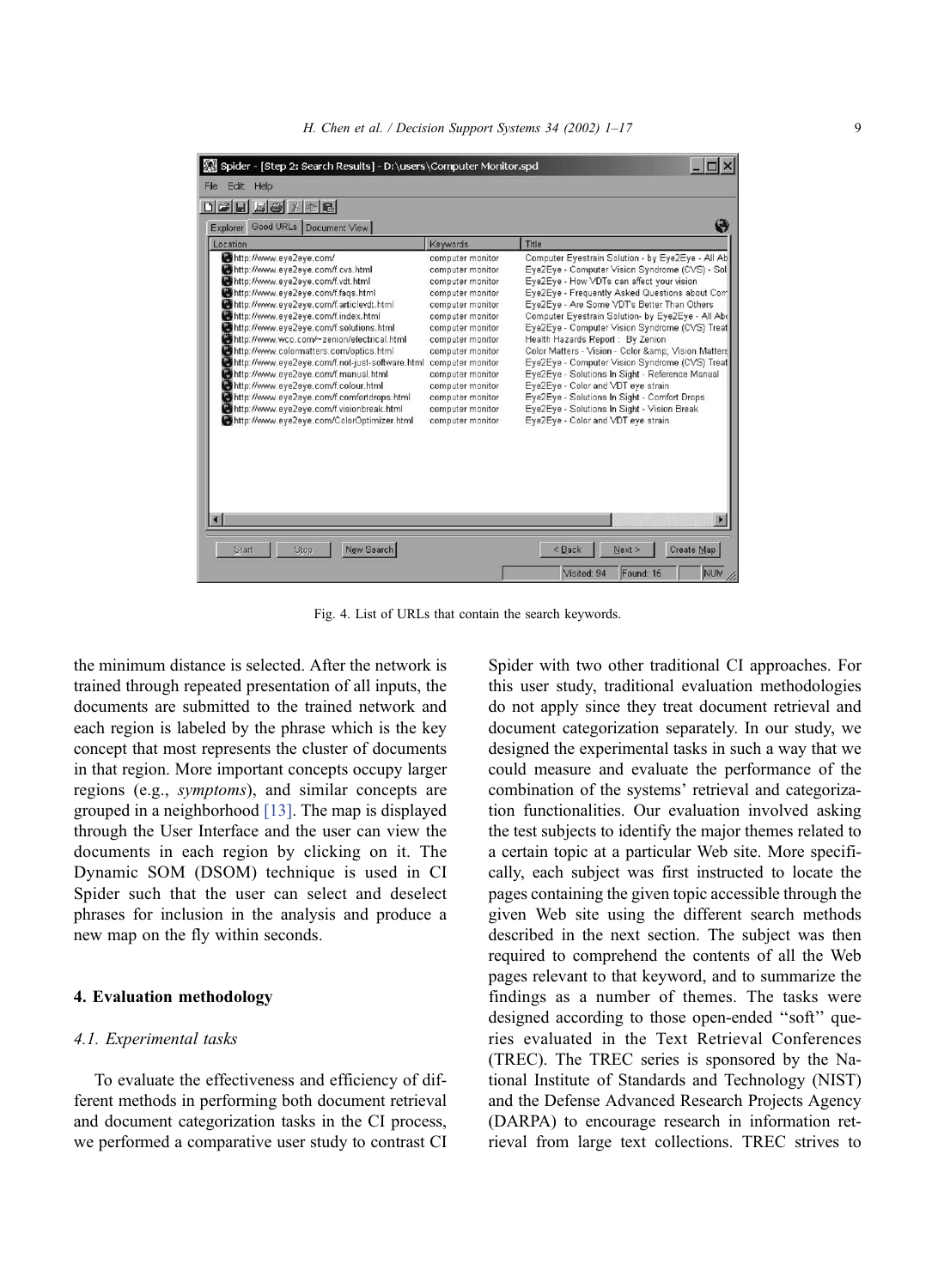<span id="page-9-0"></span>

Fig. 5. List of noun phrases extracted from the Web pages collected.

provide a common task evaluation that allows cross-system comparisons [\[27\],](#page-15-0) which is consistent with our user study.

In our experiment, a theme was defined as ''a short phrase which describes a certain topic''. Phrases like success of the 9840 tape drive in the market and business transformation services are examples of themes in our experiment. By examining the themes that the subjects came up with using different search methods, we were able to evaluate how effectively and efficiently each method helped a user locate a collection of documents and gain a general understanding of the response to a given search query on a certain Web site.

During the experiment, each subject was first given the URL of a Web site and a topic to investigate. A sample session is shown in [Fig. 7.](#page-11-0) The subject launched the search in CI Spider by typing the URL and topic in the query box. In the example, the subject searched for the phrase ''computer monitor'' in the Web site ''[http://]( http:\\www.eye2eye.com ) www.eye2eye.com''. After clicking the ''Start'' button, CI Spider started fetching pages from the Web and performed verification and noun– phrase indexing. In the Good URL List, the subject could browse the Web pages collected while CI Spider was still searching for more pages. After CI Spider had collected the specified number of Web pages, the noun phrase indexes were aggregated and presented to the subject, ranked by the frequency of the noun phrase. The subject could click on any of these phrases and see the relevant Web pages. The subject could also select and phrases he or she liked and deselect the others to produce a 2-D map (SOM), which provided an overview of the Web pages collected. If the subject did not like that map, he or she could generate a new map by choosing a new set of phrases. Finally, the subject could summarize the findings based on all these information.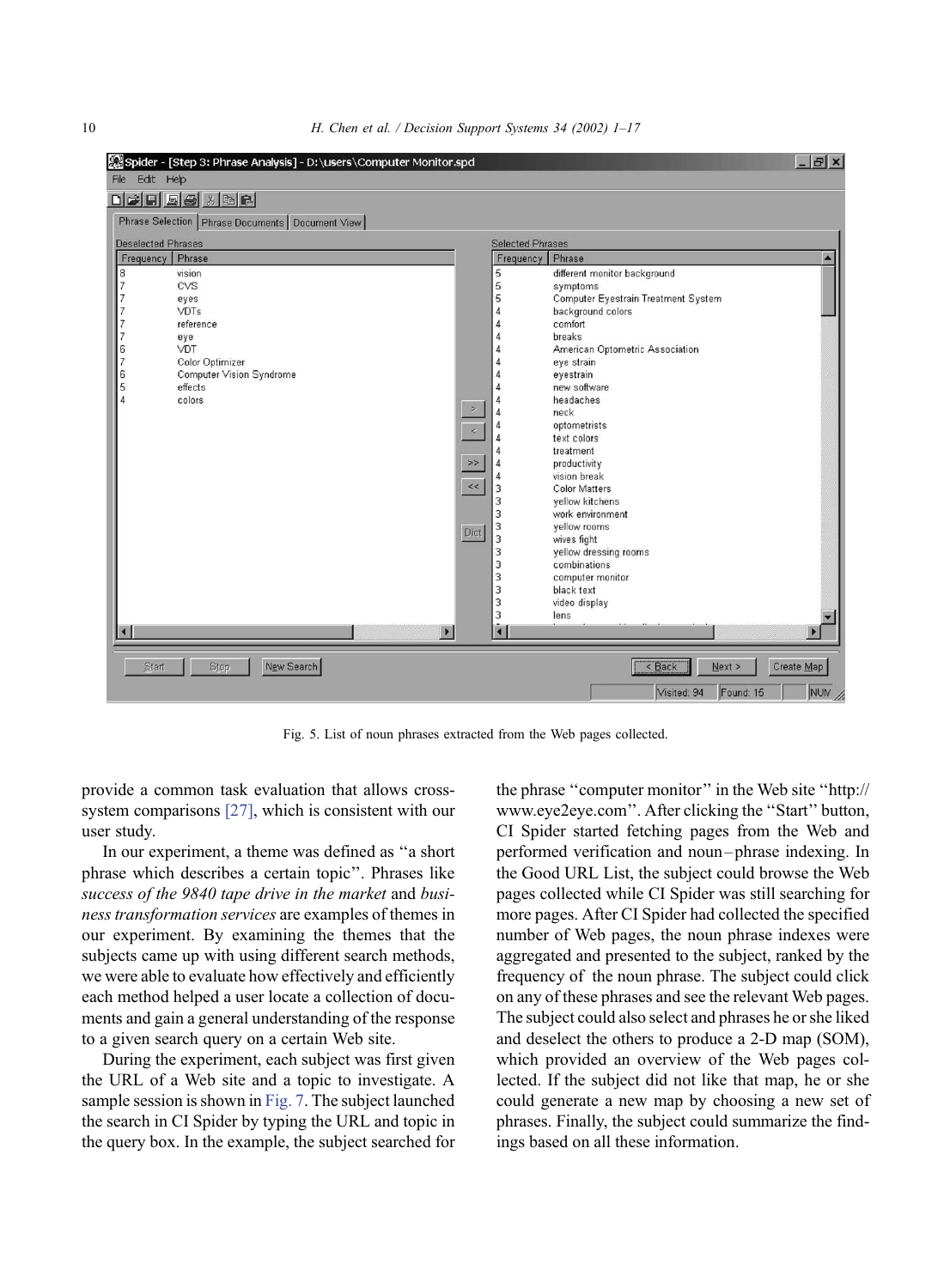<span id="page-10-0"></span>

Fig. 6. Documents clustered into different regions in SOM.

### 4.2. Experiment design and hypotheses

In our experiment, CI Spider was compared against two popular approaches that CI professionals use to search for competitive information on the Internet. CI professionals often use popular commercial search engines to collect data on the Internet, or they simply explore the Internet manually. We compared CI Spider with both approaches. The first approach evaluated was using Lycos to collect competitive information on the Web. We chose Lycos because of its popularity and also because that it allows the user to search for a certain keyword in a given Web domain. Our subjects were instructed to take benefits of this feature during the experiment. The second method was manual ''within-site'' browsing and searching, corresponding to the situation where the subject freely explores the contents in the given Web site using an Internet

browser. The following hypotheses were tested in our experiment:

Hypothesis 1. CI Spider achieves a higher precision and recall than Lycos for searching within a domain.

Hypothesis 2. CI Spider achieves a higher precision and recall than within-site browsing/searching for searching within a domain.

Hypothesis 3. It is easier to search within a domain using CI Spider than using Lycos.

Hypothesis 4. It is easier to search within a domain using CI Spider than using within-site browsing/ searching.

Hypothesis 5. CI Spider requires less time than within-site browsing/searching for searching within a domain.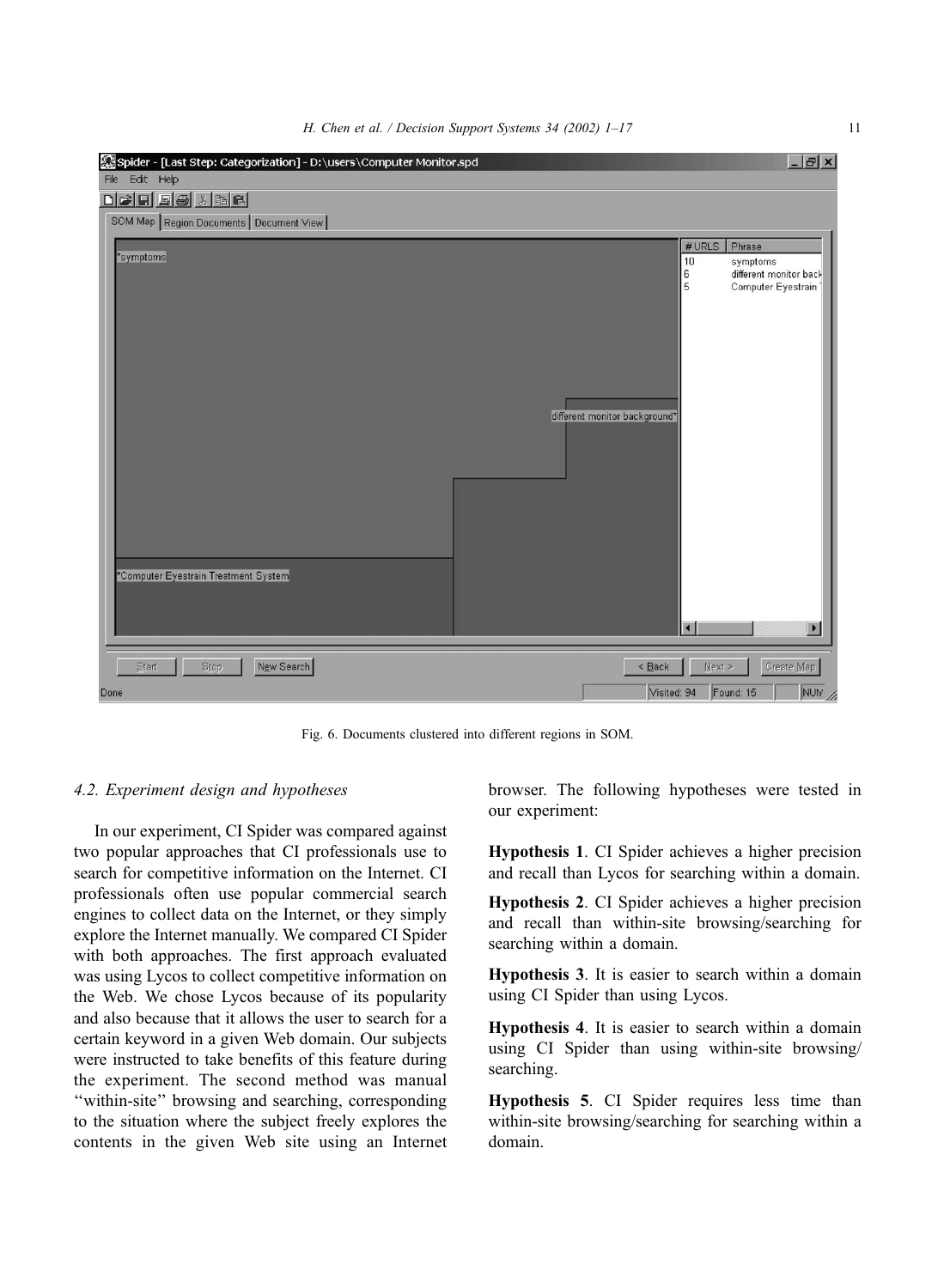<span id="page-11-0"></span>

Fig. 7. Example of a user session.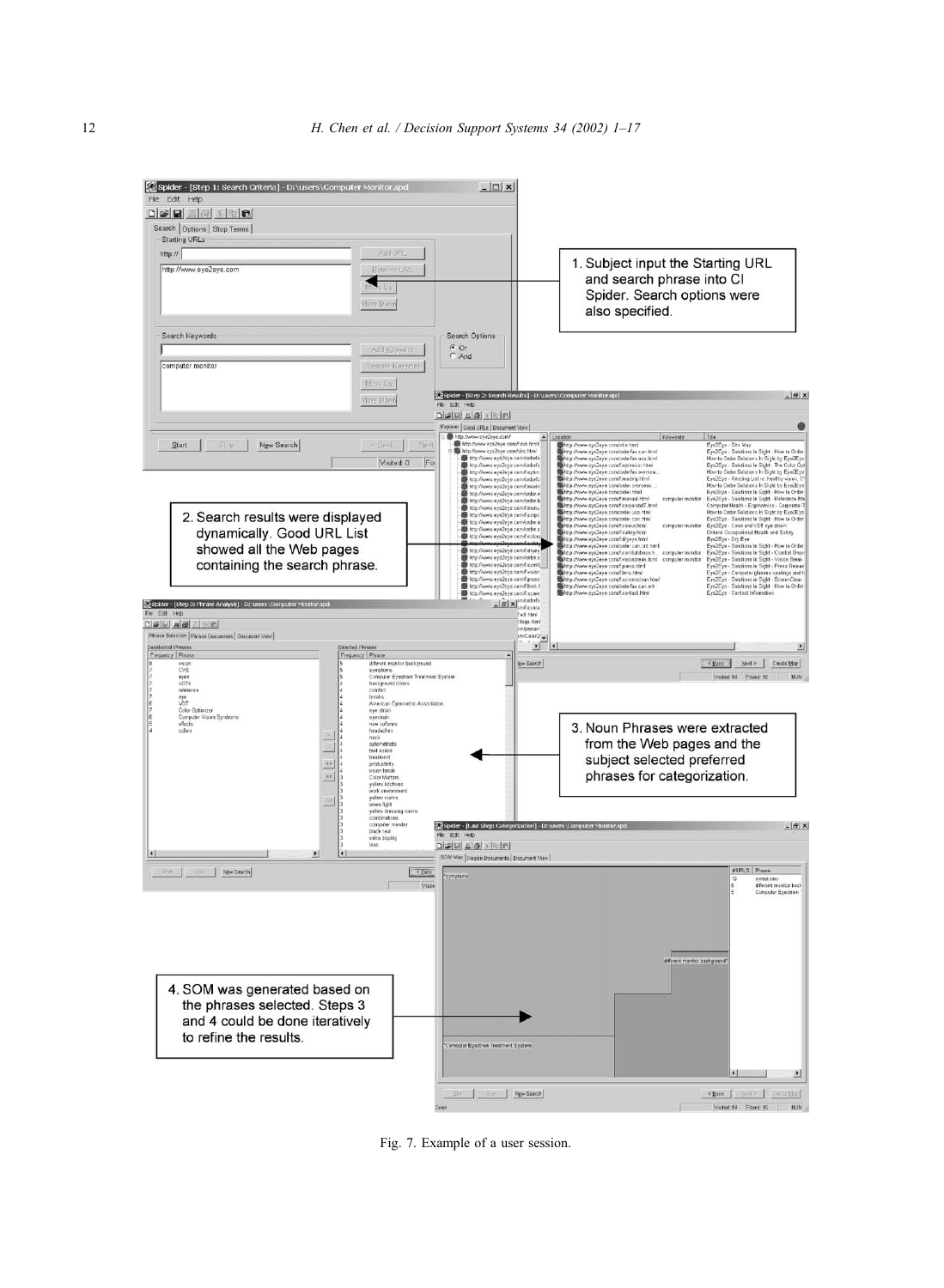Six search queries were designed for the experiment based on suggestions given by CI professionals we consulted. For example, one of our search tasks was to locate and summarize the information related to ''merger'' on the Web site of a company called Phoenix Technologies ([http://www.phoenix.com\)]( http:\\www.phoenix.com ). Two pilot studies were conducted in order for us to refine the search tasks and experiment design. During the real experiment, thirty subjects, mostly juniors from the Department of Management Information Systems from our home institution, were recruited and each subject was required to perform three out of the six different searches using the three different search methods. Rotation was applied such that the order of search methods and search tasks tested would not bias our results. Web sites with different sizes, ranging from small sites, such as [http://www.eye2eye.com]( http:\\www.eye2eye.com ) to large sites such as [http://www.ibm.com,]( http:\\www.ibm.com ) were chosen for the experiments.

#### 4.3. Performance measurement

Two graduate students majoring in library science were recruited as expert judges for this experiment. They manually went through all relevant pages in the given Web sites and individually summarized their findings into themes. Their results were then aggregated to form the basis for evaluation. Precision and recall rates for the number of themes were used to measure the effectiveness of each search method.

The time spent for each experiment, including the system response time and the user browsing time, was recorded to evaluate the efficiency of the three search methods. During the experiment, we encouraged our subjects to tell us about the search method used and their comments were recorded. Finally, each subject filled out a questionnaire to give further comments about the three different methods.

# 5. Experiment results and discussion

#### 5.1. Experiment results

The quantitative results of our user study are summarized in Table 1. Four main variables for each subject have been computed for comparison: preci-

| Table 1            |  |
|--------------------|--|
| Expariment reculte |  |

|             | CI Spider | Lycos | Within-site<br>browsing/searching |
|-------------|-----------|-------|-----------------------------------|
| Precision   |           |       |                                   |
| Mean        | 0.708     | 0.477 | 0.576                             |
| Variance    | 0.120     | 0.197 | 0.150                             |
| Recall      |           |       |                                   |
| Mean        | 0.273     | 0.163 | 0.239                             |
| Variance    | 0.027     | 0.026 | 0.033                             |
| Time (min)  |           |       |                                   |
| Mean        | 10.02     | 9.23  | 8.60                              |
| Variance    | 11.86     | 44.82 | 36.94                             |
| Ease of Use |           |       |                                   |
| Mean        | 3.97      | 3.33  | 3.23                              |
| Variance    | 1.34      | 1.13  | 1.29                              |

sion, recall, time, and ease of use. Precision and recall rates are calculated as follows:

| $precision =$ | number of correct themes identified by the subject | (1) |
|---------------|----------------------------------------------------|-----|
|               | number of all themes identified by the subject     |     |

$$
recall = \frac{number\ of\ correct\ themes\ identified\ by\ the\ subject}{number\ of\ correct\ themes\ identified\ by\ expert\ judges}.\tag{2}
$$

The time recorded was the total duration of the search task, including both response time of the system and the browsing time of the subject. Ease of use was calculated based on subjects' responses to the question ''How easy/difficult is it to locate useful information using [that search method]?'' Subjects were required to choose a level from a scale of 1 to 5, with 1 being the most difficult and 5 being the easiest.

We performed various  $t$ -tests to examine whether the differences between these approaches are statistically significant. The results are summarized in [Table](#page-13-0) 2. We conclude that both the precision and recall rates for CI Spider are significantly higher than those of Lycos at a 5% significant level. CI Spider also earns a statistically higher value in ease of use than Lycos and within-site browsing and searching.

## 5.2. Strengths and weaknesses of CI Spider

## 5.2.1. Precision and recall

The t-test results show that CI Spider performed statistically better in both precision and recall than Lycos-based search, confirming Hypothesis 1. CI Spider also performed better than within-site browsing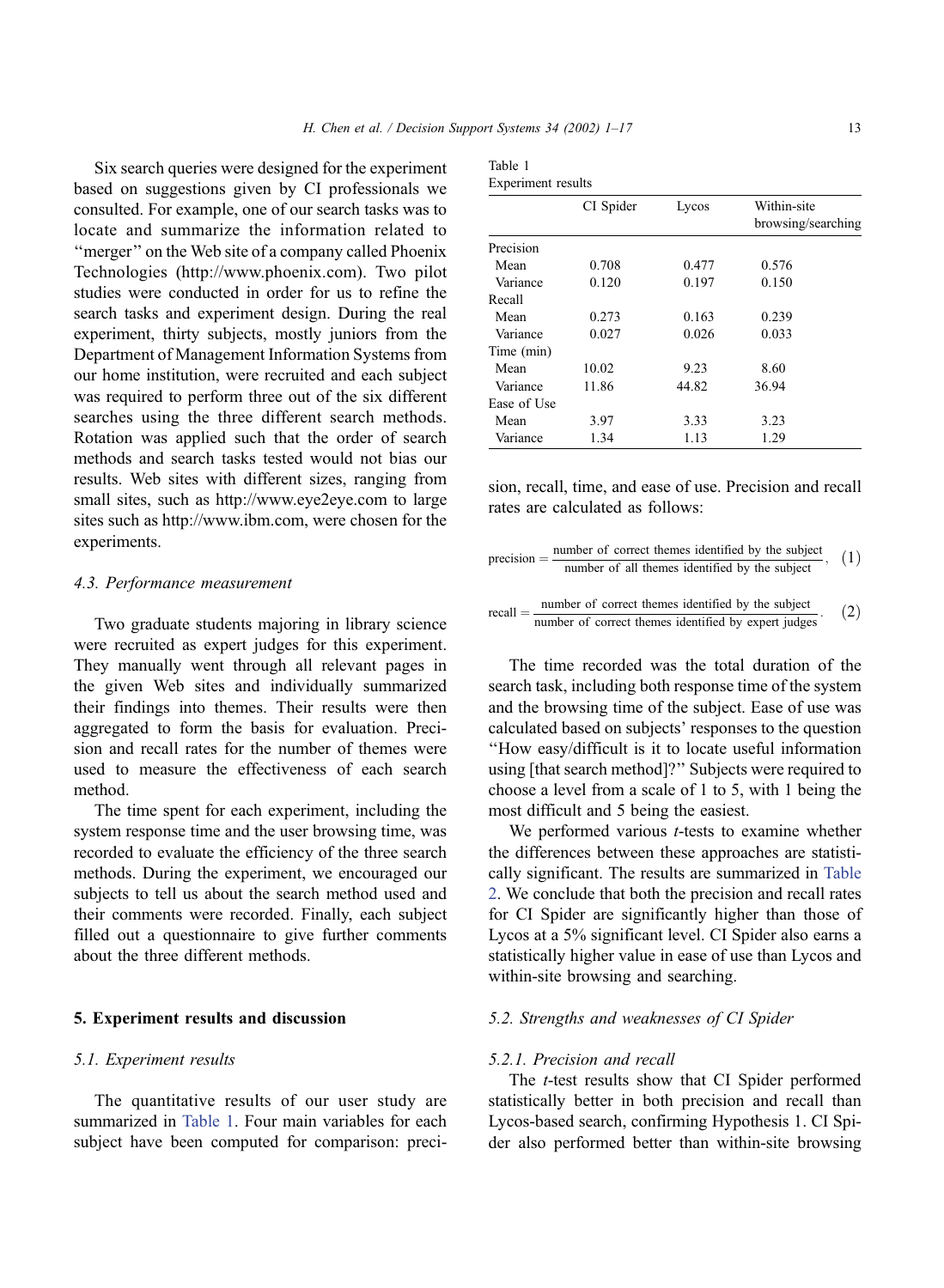<span id="page-13-0"></span>Table 2  $t$ -Test comparisons ( $p$ -values)

|             | CI Spider vs.<br>Lycos | CI Spider vs.<br>within-site<br>browsing/<br>searching | Lycos vs.<br>within-site<br>browsing/<br>searching |
|-------------|------------------------|--------------------------------------------------------|----------------------------------------------------|
| Precision   | 0.029                  | 0.169                                                  | 0.365                                              |
| Recall      | 0.012                  | 0.459                                                  | 0.087                                              |
| Time        | 0.563                  | 0.255                                                  | 0.688                                              |
| Ease of Use | 0.031                  | 0.016                                                  | 0.726                                              |

and searching in precision and recall, but the differences are not statistically significant (Hypothesis 2 unconfirmed). In terms of precision, we suggest that the main reason for the superior performance of CI Spider is its ability to fetch and verify the content of each Web page in real time. CI Spider ensures that every page shown to the user contains the keyword being searched. On the other hand, we found that some indexes in Lycos were outdated. As a result, a number of URLs returned by Lycos were irrelevant or dead links, resulting in low precision. Subjects also reported that in some cases two or more URLs returned by Lycos pointed to the same page, which created confusion and annoyance. For within-site browsing and searching, we found that 85% of subjects utilized internal search engines when available. These internal search engines are usually comprehensive and up to date. In addition, many sites provide a site map or a site index feature, facilitating subjects to locate information. However, using these internal search engines or site index did not lead to better precision performance due to the lack of real-time indexing and verification.

The high recall rate of CI Spider is mainly attributable to the exhaustive searching nature of the spiders. Lycos has the lowest recall rate because, like most other commercial search engines, it samples only a number of Web pages in each Web site, thereby missing other pages that contain the keyword. For within-site browsing and searching, a user can easily miss some important pages due to human errors and cognitive overload. The strength of within-site browsing and searching over Lycos is that internal search engines index most pages in their Web sites, resulting in a more comprehensive index. In many cases, most relevant information already has been clustered under the same subtopic at a Web site, making it easy to locate.

#### 5.2.2. Display and analysis of Web documents

In our study, subjects believed it was easier to find useful information using CI Spider (with a score of 3.97/5.00) than using Lycos domain search (3.33) or manual within-site browsing and searching (3.23), confirming Hypothesis 3 and Hypothesis 4. Three main reasons may account for this. First, CI Spider's superior precision and recall performance saved users considerable time and mental effort. Second, CI Spider's intuitive and useful interface design helped subjects locate useful information easily. Third, the analysis tools helped subjects form an overview and summarization of all the relevant Web pages collected. The Arizona Noun Phraser allowed subjects to narrow and refine their searches as well as provided a list of key phrases that represented the collection. The Self-Organizing Map generated an easy-to-read 2-D map display on which subjects could click to view the documents related to a particular theme of the collection. In order to assess the value of each individual component of CI Spider, subjects were required to choose the component(s) that they thought to be most helpful. Among them, 77% of the subjects thought the tree display of URLs and Good URL List useful; 37% voted for the list of noun phrases; 10% chose SOM, the map-display.

In general, many subjects liked the display of CI Spider. Subjects indicated that they liked its neat and intuitive interface design. They also highly valued the availability of the Good URL List, which showed all the URLs containing the search keyword. Most subjects used this list as a search result list similar to that of commercial search engines, except for its being filtered and verified. They also commented that the Good URL List allowed them to find themes quickly without the need to browse through many Web pages.

The Arizona Noun Phraser in CI Spider helps users refine a search. When the user clicks on a noun phrase, a list of Web pages that contain both the search keyword and the chosen noun phrase will be displayed. A number of subjects used this as their primary way to understand and locate the topics for their search tasks. A significant number of subjects, however, did not use the list of the noun phrases since they had got all their findings from the previous step, i.e., the Good URL List.

The SOM component of CI Spider was not widely used by the subjects. One obvious reason is that most subjects collected what they needed from the Good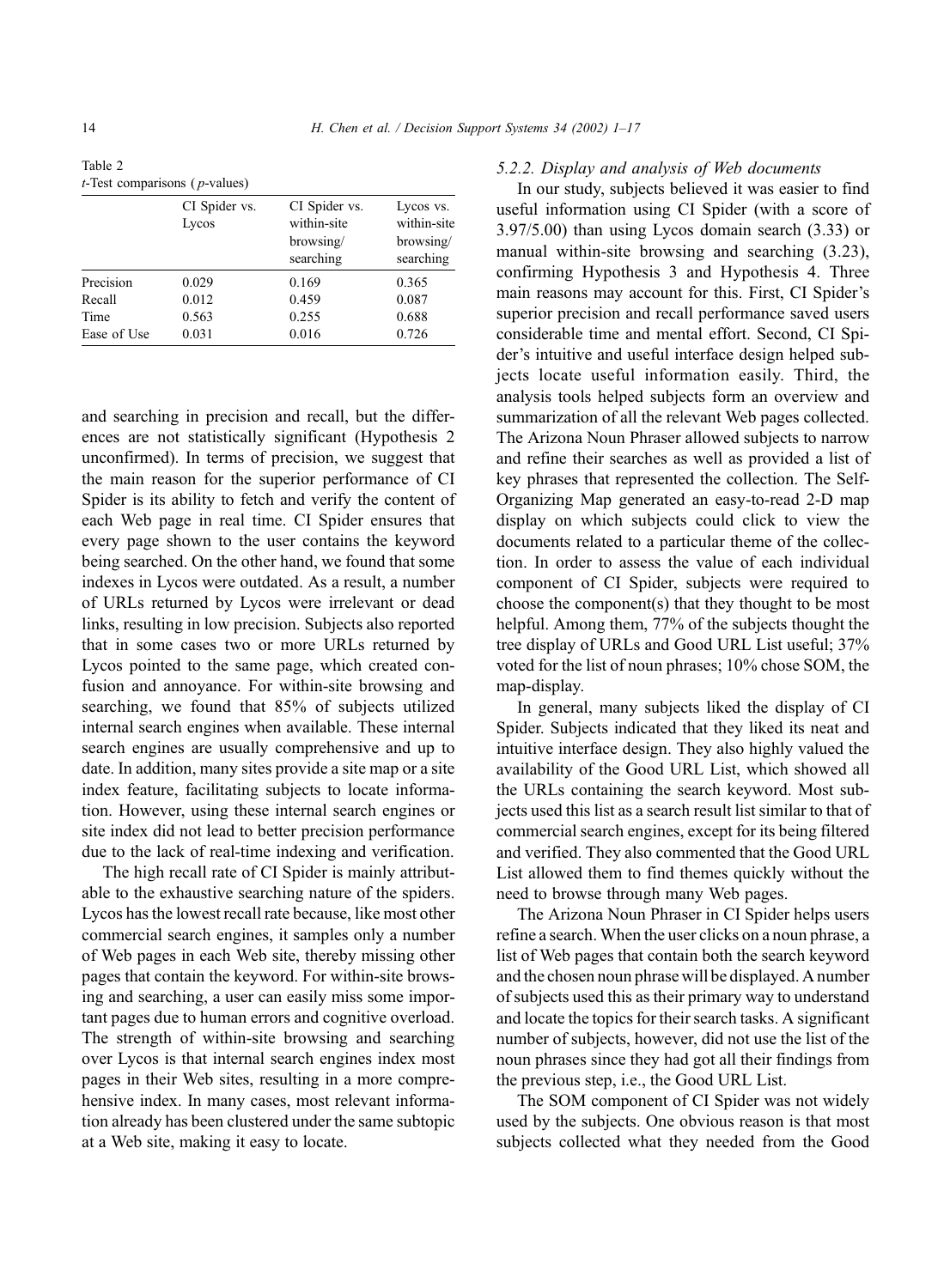URL List and the Arizona Noun Phraser. They did not find it necessary to go to this final step of this application. Another reason could be attributed to the relatively small size of the documents collected. In general, the performance of SOM for document categorization is not very satisfactory when the number of documents is fewer than a hundred. For our tasks, the user seldom retrieved more than 30 relevant documents. Therefore, the SOM categories created during our experiments were not of high quality.

# 5.2.3. Speed

The *t*-test results demonstrated that the three search methods did not differ significantly in time requirements, leaving Hypothesis 5 unconfirmed. As discussed in the previous section, the time used for comparison is the total searching time and browsing time. Real-time indexing and fetching time, which usually took more than 3 minutes in our experiment, also was included in the total time for CI Spider. In other words, CI Spider can potentially save users' time and effort in the CI process because they only need to browse the verified and summarized results instead of manually going through the whole process. When fast response is needed, search engines like Lycos are more desirable, because they generate results within seconds. However, the user needs to spend more time browsing and verifying the documents.

## 6. Conclusion and future directions

In this paper, we describe a novel approach for CI applications. Our initial user study demonstrates the potential impact of using an integrated document retrieval and automatic categorization approach for CI tasks. We conclude that our approach has significantly higher precision and recall than Lycos-based searches in assisting the user to summarize Web pages related to a certain topic in a given Web domain. We also found that CI Spider has higher precision and recall than the usual within-site browsing and searching practice, but the result is not statistically significant.

Because CI Spider is capable of handling multiple starting URLs, we anticipate that CI Spider can perform better than within-site browsing and searching, since it is difficult for the user to manually

integrate the results obtained from different sites. CI Spider also has received high scores for its user friendliness.

Another strength of the proposed approach is its ability to handle Web sites that have a large number of pages. We observed that our subjects usually spent a considerable amount of time in downloading Web pages when they used CI Spider for their search tasks. Because this step can be performed without user intervention, it may save the user much time in the searching process. CI Spider can collect, index and summarize thousands of pages within an hour. This is much desirable when precise result, rather than fast response, is needed.

We are currently engaged in research to improve CI Spider. To further enhance the system, we are working on providing more search functionalities and options to provide the user with finer control over the search. We also plan on improving the search algorithm. For example, it has been reported that the spiders can be made more effective by employing genetic algorithm, best-first search or hybrid simulated annealing instead of breadth-first search [\[3,28\].](#page-15-0) In addition, to let the user monitor the rapidly changing Web, we are working on developing time-tagging and intelligent caching mechanism such that changes can be detected and reported to the user.

Based on the positive experience from this study, we are currently applying CI Spider in specific domains, such as medicine and law enforcement, thereby allowing the use of a customized lexicon to suit the specific terminology of a domain. We are also looking into developing new CI Spider components to support multilingual text retrieval and analysis.

# Acknowledgements

We would like to express our gratitude to the following agencies for supporting this project:

- . NSF Digital Library Initiative-2, ''High-performance Digital Library Systems: From Information Retrieval to Knowledge Management'', IIS-9817473, April 1999 –March 2002.
- . NSF/CISE/CSS, ''An Intelligent CSCW Workbench: Personalized Analysis and Visualization'', IIS-9800696, June 1998 – June 2001.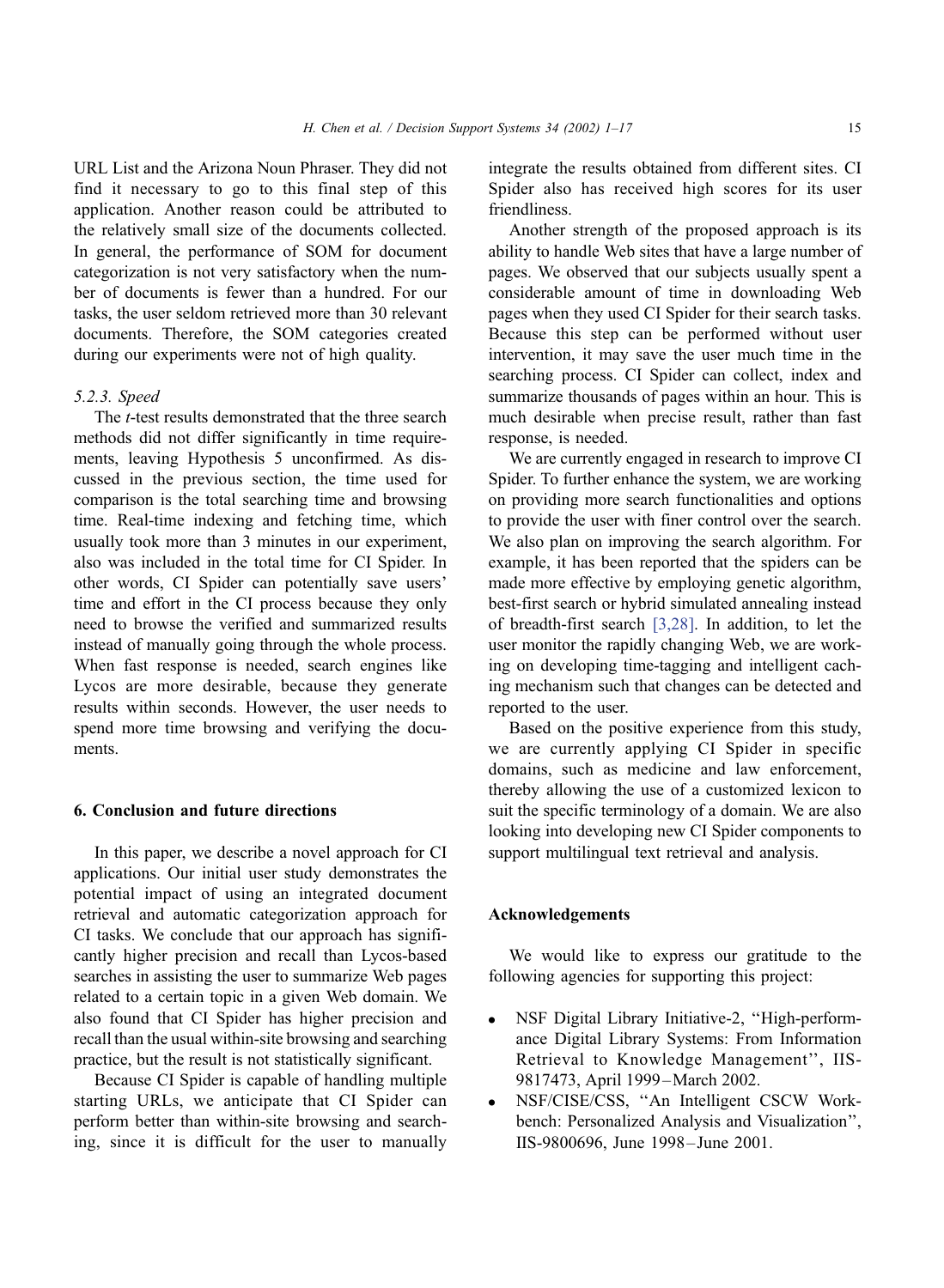<span id="page-15-0"></span>We would also like to thank all the members of the Artificial Intelligence Lab at the University of Arizona who have contributed to the implementation of the system, in particular, Wojciech Wyzga, Harry Li, Andy Clements and David Hendriawan.

## References

- [1] R.D. Aaron, Giving away the store? Tell people about your company on your Web site – but don't overdo it, Competitive Intelligence Review 8 (2) (1997) 80 – 82.
- [2] S. Chakrabarti, M. van der Berg, B. Dom, Focused crawling: a new approach to topic-specific Web resource discovery, Proceedings of the 8th International World Wide Web Conference (Toronto, Canada, May 1999).
- [3] H. Chen, Y. Chung, M. Ramsey, C.C. Yang, An intelligent Personal Spider (agent) for dynamic Internet/Intranet searching, Decision Support Systems 23 (1) (1998) 41 – 58.
- [4] H. Chen, A. Houston, R. Sewell, B. Schatz, Internet browsing and searching: user evaluations of category map and concept space techniques, Journal of the American Society for Information Science, Special Issue on ''AI Techniques for Emerging Information Systems Applications'' 49 (7) (1998) 582 – 603.
- [5] A. Dutka, Competitive Intelligence for the Competitive Edge, NTC Business Books, Chicago, IL, 1998.
- [6] Futures Group, Ostriches & Eagles 1997, The Futures Group Articles, 1998.
- [7] B. Gilad, T. Gilad, The Business Intelligence System, AMA-COM, New York, 1988.
- [8] Inktomi WebMap, available at [http://www.inktomi.com/web]( http:\\www.inktomi.com\webmap\ )map/.
- [9] R.J. Johnson, A Cognitive Approach to the Representation of Managerial Competitive Intelligence Knowledge, Doctoral dissertation, The University of Arizona, 1994.
- [10] B.E. Keiser, Practical competitor intelligence, Planning Review 8 (1987) 14-18.
- [11] T. Kohonen, Self-Organizing Maps, Springer-Verlag, Berlin, 1995.
- [12] S. Lawrence, C.L. Giles, Accessibility of information on the Web, Nature 400 (1999) 107-109.
- [13] C. Lin, H. Chen, J. Nunamaker, Verifying the proximity and size hypothesis for self-organizing maps, Journal of Management Information Systems 16 (3) (1999–2000) 61–73.
- [14] P. Maes, Agents that reduce work and information overload, Communications of the ACM 37 (7) (July 1994)  $31-40$ .
- [15] J.J. McGonagle, C.M. Vella, Outsmarting the Competition, Sourcebooks, Naperville, IL, 1990.
- [16] J.J. McGonagle, C.M. Vella, The Internet Age of Competitive Intelligence, Quorum Books, London, 1999.
- [17] M. McQuaid, T. Ong, H. Chen, J. Nunamker, Multidimensional scaling for group memory visualization, Decision Support Systems 27 (1999) 163 – 176.
- [18] R. Orwig, H. Chen, J. Nunamaker, A graphical, self-organizing approach to classifying electronic meeting output, Journal of the American Society for Information Science 48 (2) (1997)  $157 - 170.$
- [19] J.E. Prescott, D.C. Smith, SCIP: who we are, what we do, Competitive Intelligence Review 2 (1) (1991)  $3-5$ .
- [20] D. Roussinov, H. Chen, Document clustering for electronic meetings: an experimental comparison of two techniques, Decision Support Systems 27 (1999) 67-69.
- [21] G. Salton, Another look at automatic text-retrieval systems, Communications of the ACM 29 (7) (1986) 648 – 656.
- [22] Society of Competitive Intelligence Professionals, [http://]( http:\\www.scip.org\ ) www.scip.org/.
- [23] H. Sutton, Competitive Intelligence, The Conference Board, New York, Report 913, 1988.
- [24] K.M. Tolle, H. Chen, Comparing noun phrasing techniques for use with medical digital library tools, Journal of the American Society for Information Science 51 (4) (Apr. 2000) 352 – 370.
- [25] K.W. Tyson, Business Intelligence: Putting It All Together, Leading Edge Publications, Lombard, IL, 1986.
- [26] R.G. Vedder, M.T. Vanecek, C.S. Guynes, J.J. Cappel, CEO and CIO perspectives on competitive intelligence, Communications of the ACM 42 (8) (Aug. 1999) 109-116.
- [27] E. Voorhees, D. Harman, Overview of the sixth text retrieval conference (TREC-6), in: E. Voorhees, D. Harman (Eds.), NIST Special Publication 500-240: The Sixth Text Retrieval Conference (TREC-6), National Institute of Standards and Technology, Gaithersburg, MD, USA, 1997.
- [28] C.C. Yang, J. Yen, H. Chen, Intelligent Internet searching agent based on hybrid simulated annealing, Decision Support Systems 28 (2000) 269-277.
- [29] O. Zamir, O. Etzioni, Grouper: a dynamic clustering interface to Web search Results, Proceedings of the 8th International World Wide Web Conference (Toronto, Canada, May 1999).



Hsinchun Chen is McClelland Professor of MIS and Andersen Professor of MIS at the University of Arizona, where he is the director of the Artificial Intelligence Lab and the director of the Hoffman E-Commerce Lab. His articles have appeared in Communications of the ACM, IEEE Computer, Journal of the American Society for Information Science and Technology, IEEE Expert, and many other publications. Professor Chen has received grant awards

from NSF, DARPA, NASA, NIH, NIJ, NLM, NCSA, HP, SAP, 3COM, and AT&T. He serves on the editorial board of Decision Support Systems and the Journal of the American Society for Information Science and Technology and has served as the conference general chair in the International Conferences on Asian Digital Library in the past 4 years.